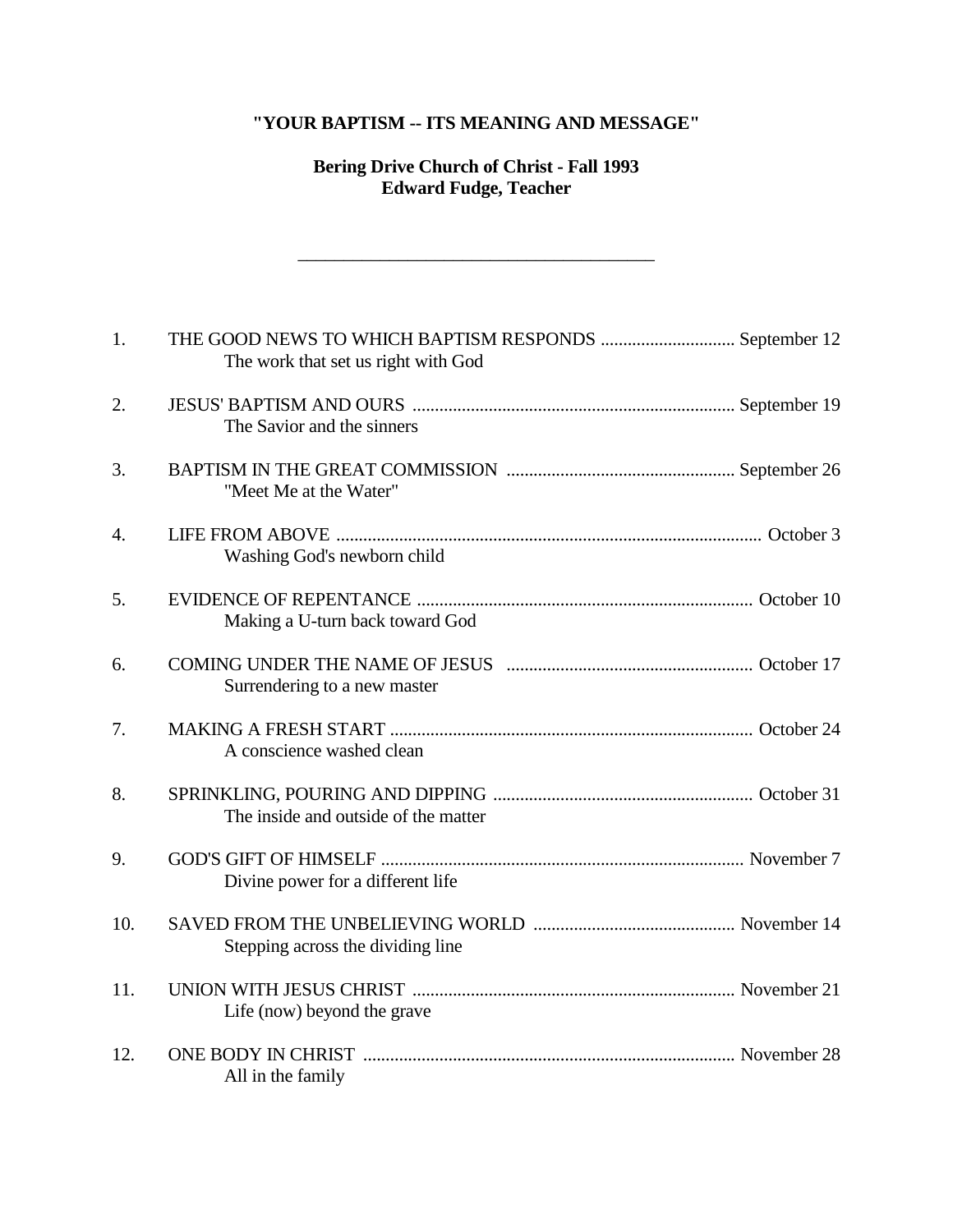# **THE GOOD NEWS TO WHICH BAPTISM RESPONDS The work that set us right with God**

**\_\_\_\_\_\_\_\_\_\_\_\_\_\_\_\_\_\_\_\_\_\_\_\_\_\_\_\_\_\_\_\_\_\_\_\_\_\_\_\_\_\_\_\_\_\_\_\_\_\_**

I. THE GOSPEL IS NOT "GOOD DO'S" (MORALISMS) OR "GOOD VIEWS" (DOCTRINAL SYSTEMS), BUT "GOOD NEWS" (EVANGEL). NOT HISTORY, COMMANDS, EXHORTATIONS OR PROPHECY, BUT AN ANNOUNCEMENT.

| Isa. $43:10-13$ | God declares, saves and proclaims. |
|-----------------|------------------------------------|
| 2 Tim. 1:9      | God foretold, saved and called us. |

II. THE GOOD NEWS IS THE ANNOUNCEMENT THAT GOD HAS FORGIVEN US AND MADE US HIS FRIENDS, AND THAT HE WILL FINALLY RESTORE ALL THAT HAS GONE WRONG IN HIS UNIVERSE.

> Eph. 1:13 It is the "good news" of our salvation! Eph. 1:10; Rom. 8 God will sum up and redeem "all things."

# III. THERE ARE MANY WAYS OF TALKING ABOUT WHAT GOD HAS DONE. THE REALITY IS GREATER THAN ANY ATTEMPT TO DESCRIBE IT.

- A. Glimpses from Jesus' human encounters.
- B. Metaphors from business and commerce.
- C. Analogy of the covenant with its stipulations, blessings and curses (more later).

## IV. GOD DID ALL THIS IN JESUS OF NAZARETH.

A. Jesus says "Yes" to all God's promises so we may say "Amen."

2 Cor. 1:20; Acts 3:18ff

- B. The core of the good news is that Jesus personally took our place and acted in our stead. He became our representative, our substitute, our proxy before God in all he did and in all that was done to him.
	- 13. This is the meaning of his priesthood (Exod. 28; Lev. 16; Heb. 8-10).
	- 14. Jesus was thus "born of a woman" (man), "born under the Law" (Israel), to rescue Israel and humankind and set them right with God (Gal. 4:4).
		- a. He is the righteous remnant, true Israel (John 15:1; Matt. 1-5).
		- b. He is the Second Adam, true humanity (Lk. 3; Phil. 2).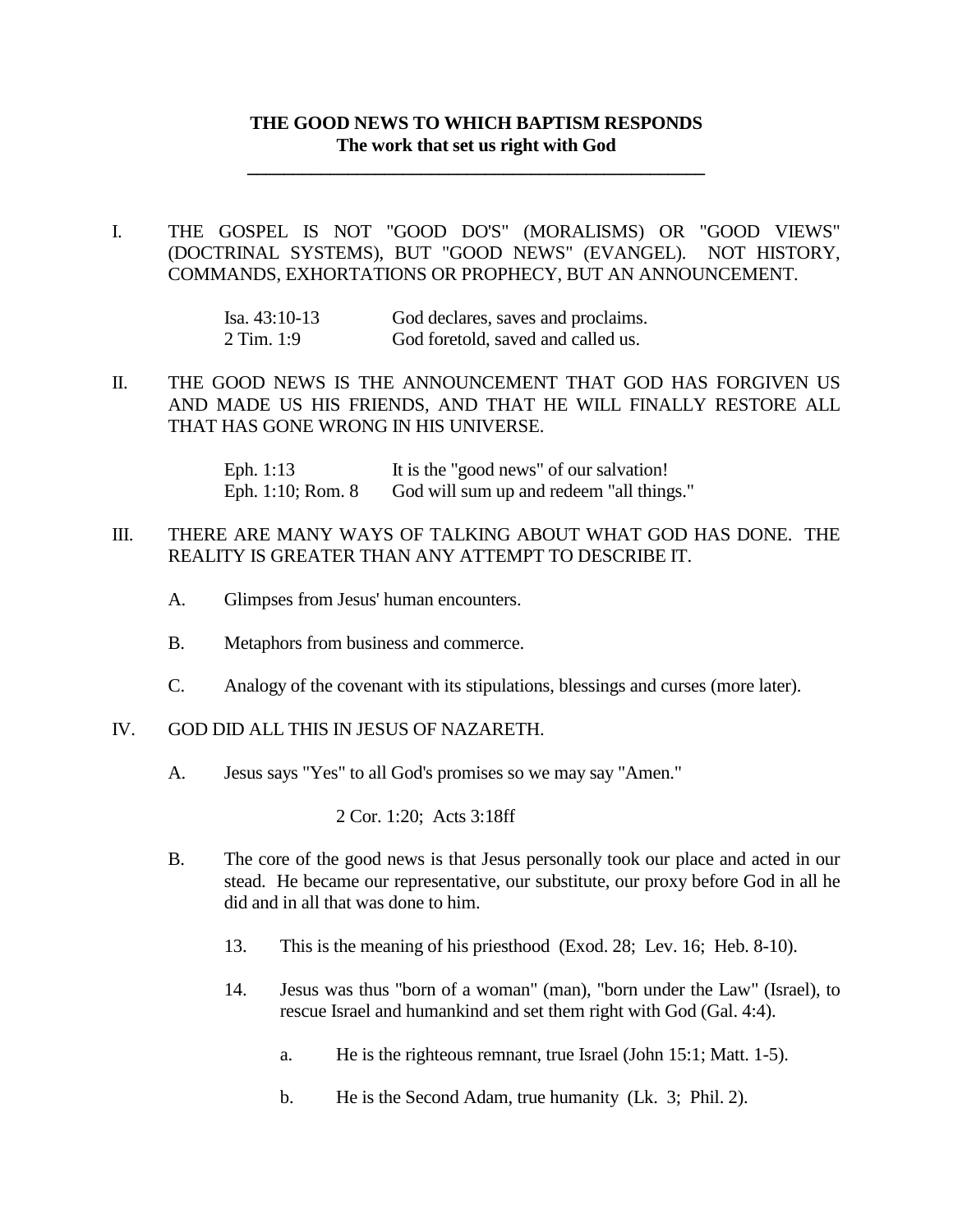- c. Adam and Israel had covenant with God (Lev. 26; Deut. 28). Jesus accomplished what neither Adam or Israel did: he kept the covenant stipulations and earned the covenant blessings, then took on himself the covenant curses in place of his people (Isa. 53:4-5; Gal. 3:13-14; 2 Cor. 5:21).
- d. This involved Jesus' perfect doing (active obedience) and in his perfect dying (passing obedience).
	- (1) His perfect "doing" (Heb. 10; Rom. 5).
	- (2) His perfect "dying" (Heb. 9; Isa. 53).
- 15. Jesus himself has become the "covenant" (basis of relationship) between God and sinners, not external stipulations, blessings and curses (Isa. 42:6; 49:8).
- 16. Jesus himself is our wisdom, righteousness, holiness and redemption. We can glory only in him.

1 Cor. 1:30-31; Jer. 23:5-6 and 33:15-16; Jer. 30:21-24; Phil. 3:3-11

#### V. THE WORK THAT ACCOMPLISHED SALVATION IS DONE.

- 2 Cor. 5:19 God was in Christ, reconciling the world to himself.
- Col. 1:19-22 God has reconciled us to himself.
- John 6:37-40 Jesus came to do God's will and save his own.
- John 17:4; 19:30 Jesus did what he came to do.
- Isa. 53:11 God saw the result of Jesus' work and was satisfied.
- Rom. 4:25 He was put to death because of our transgressions and was raised again because of our justification.
- A. We cannot alter it, improve on it, add to it, diminish from it or make it more complete or sure than it already is.
- B. This saving work was done outside of us, but for us -- before we ever heard about it. Nothing we think, do or feel is any part of the work which accomplished our salvation.
- C. Because this saving work of Christ occurred outside of us and our experience, we must trust entirely in it and not in ourselves. We either accept it, rely on it and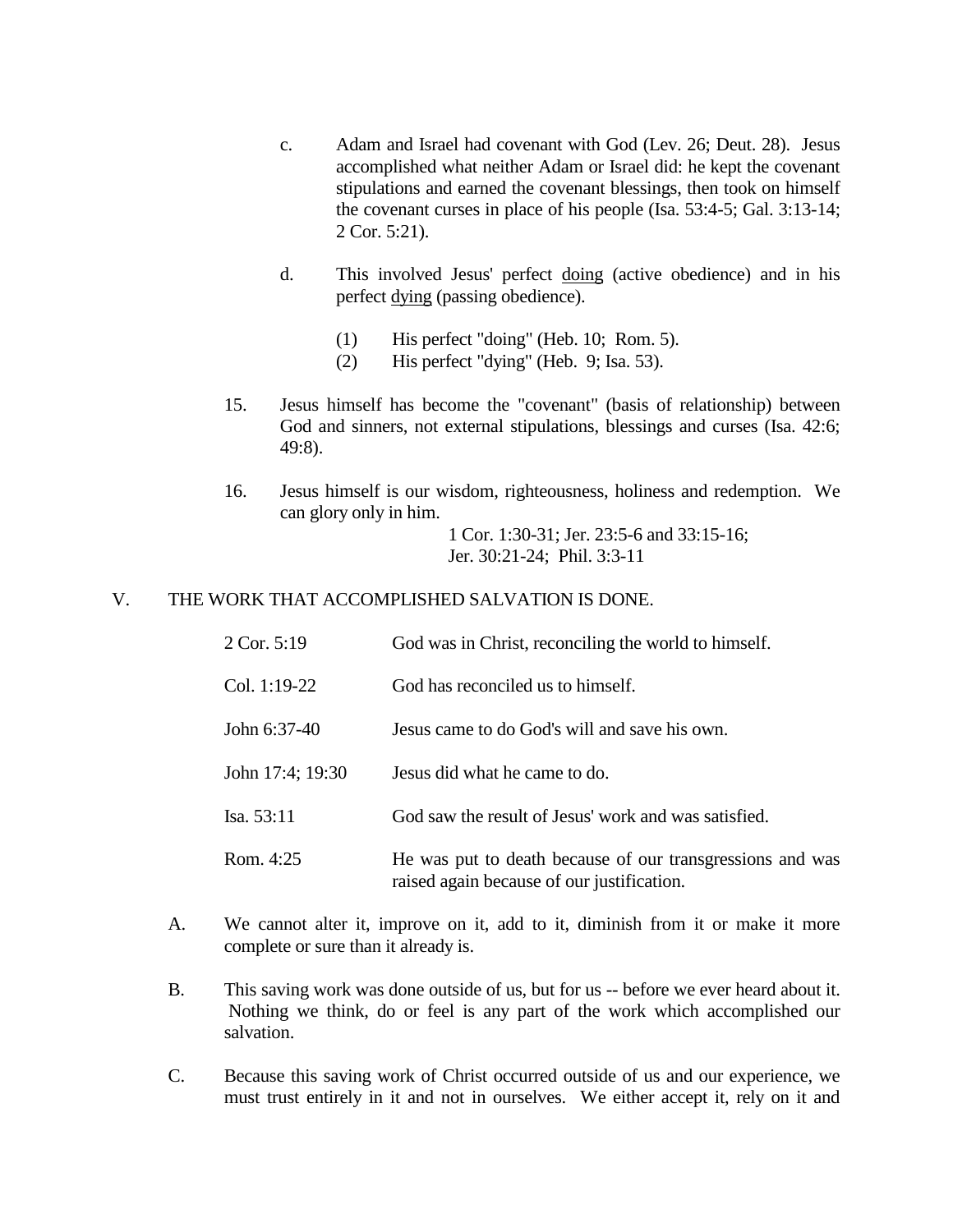respond to it -- or we disbelieve it and ignore it at our peril.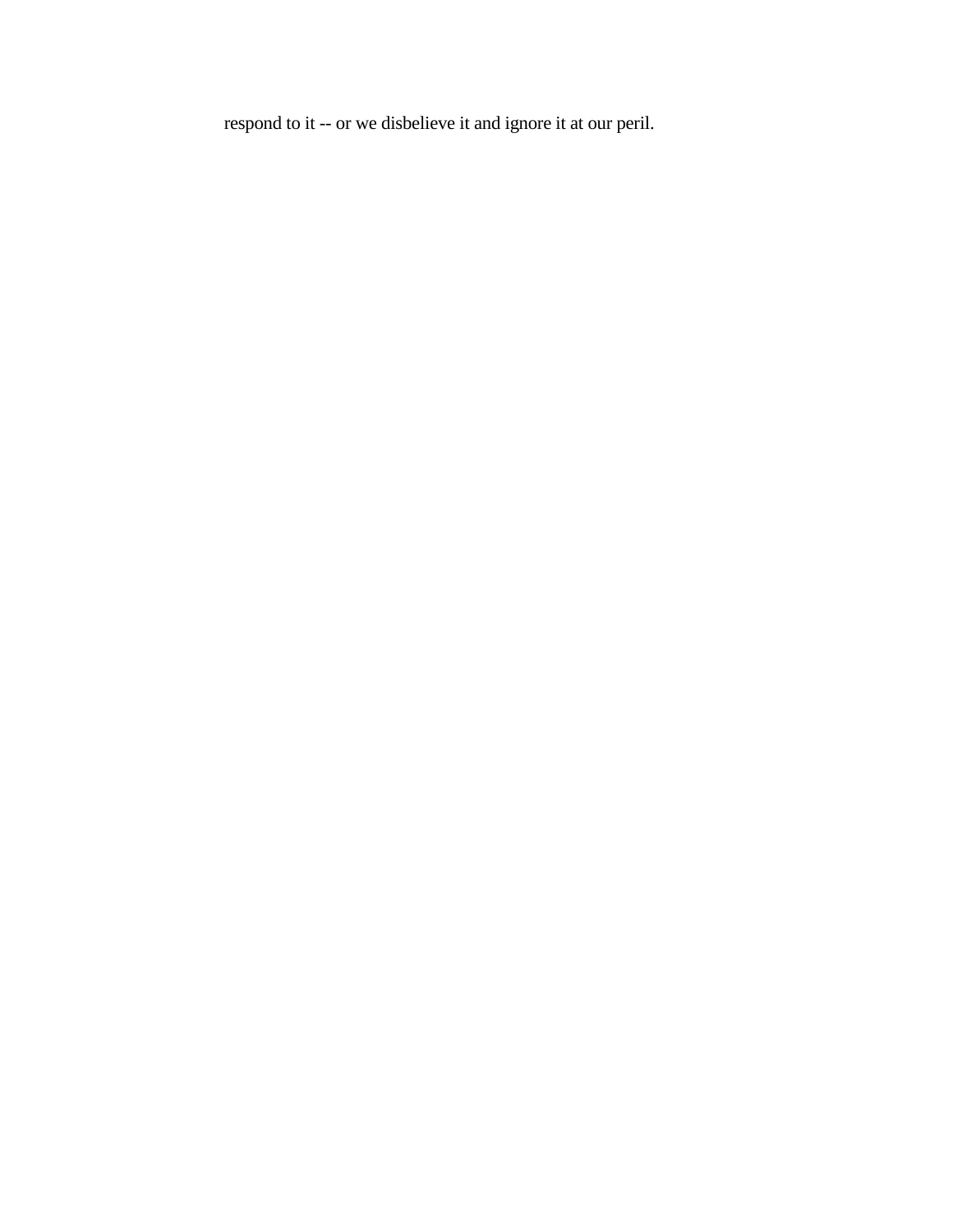VI. THE GOSPEL IS NOT "GOOD DO'S" (MORALISMS) OR "GOOD VIEWS" (DOCTRINAL SYSTEMS), BUT "GOOD NEWS" (EVANGEL). NOT HISTORY, COMMANDS, EXHORTATIONS OR PROPHECY, BUT AN ANNOUNCEMENT.

| Isa. $43:10-13$ | God declares, saves and proclaims. |
|-----------------|------------------------------------|
| 2 Tim. 1:9      | God foretold, saved and called us. |

## VII. THE GOOD NEWS IS THE ANNOUNCEMENT THAT GOD HAS FORGIVEN US AND MADE US HIS FRIENDS, AND THAT HE WILL FINALLY RESTORE ALL THAT HAS GONE WRONG IN HIS UNIVERSE.

Eph. 1:13 It is the "good news" of our salvation! Eph. 1:10; Rom. 8 God will sum up and redeem "all things."

#### VIII. THERE ARE MANY WAYS OF TALKING ABOUT WHAT GOD HAS DONE. THE REALITY IS GREATER THAN ANY ATTEMPT TO DESCRIBE IT.

A. Glimpses from Jesus' human encounters.

Father of the wayward son (Lk. 15:11ff). Woman caught in adultery (John 8:1-11). Zaccheus (Lk. 19:1-10). "Come to me all who labor" (Matt. 11:28-30). Thief on cross (Lk. 23:39-43).

B. Metaphors from business and commerce.

| Prison: was guilty      | now pardoned   |
|-------------------------|----------------|
| Court: was accused      | now acquitted  |
| Baths: was dirty        | now cleansed   |
| Street: was forsaken    | now adopted    |
| Home: was estranged     | now reconciled |
| Inn: was hungry/thirsty | now filled     |
| Bank: was impoverished  | now enriched   |

C. Analogy of the covenant with its stipulations, blessings and curses (more later).

# IX. GOD DID ALL THIS IN JESUS OF NAZARETH.

A. Jesus says "Yes" to all God's promises so we may say "Amen."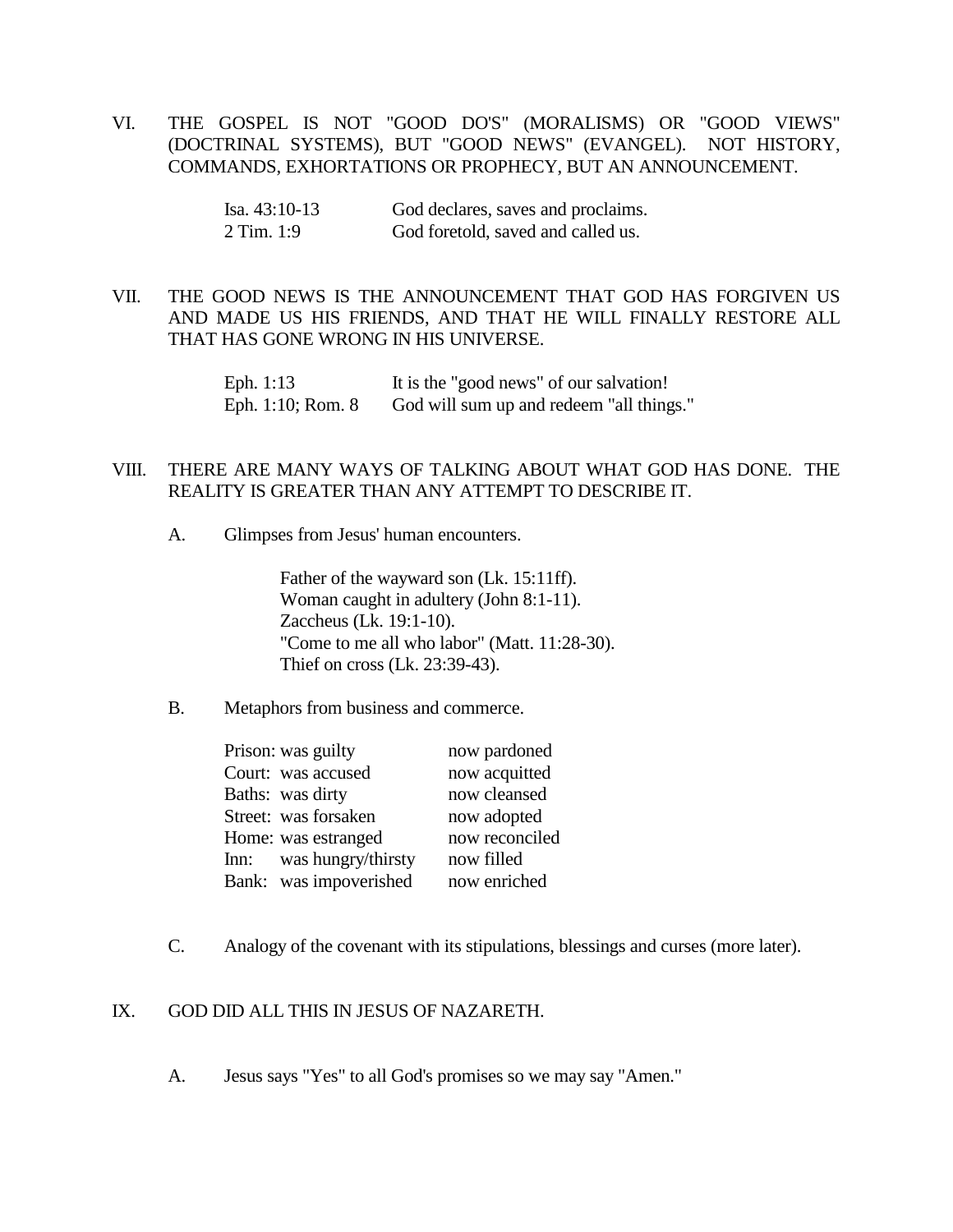2 Cor. 1:20 Acts 3:18ff

- B. The core of the good news is that Jesus personally took our place and acted in our stead. He became our representative, our substitute, our proxy before God in all he did and in all that was done to him.
	- 1. This is the meaning of his priesthood.

Exod. 28 Lev. 16 Heb. 8-10

- 2. Jesus was thus "born of a woman" (man), "born under the Law" (Israel), to rescue Israel and humankind and set them right with God (Gal. 4:4).
	- a. He is the righteous remnant, true Israel.

John 15:1 (contrast Isa. 5:1-7). Matt. 1-5 - retracing Israel's footsteps.

b. He is the Second Adam, true humanity.

Lk. 3 - baptism and genealogy. Phil.2 - retracing Adam's footsteps.

- c. Adam and Israel had covenant with God (Lev. 26; Deut. 28). Jesus accomplished what neither Adam or Israel did: he kept the covenant stipulations and earned the covenant blessings, then took on himself the covenant curses in place of his people (Isa. 53:4-5; Gal. 3:13-14; 2 Cor. 5:21).
- d. This involved Jesus' perfect doing (active obedience) and in his perfect dying (passing obedience).
	- (1) His perfect "doing" (Heb. 10; Rom. 5).
	- (2) His perfect "dying" (Heb. 9; Isa. 53).
- 3. Jesus himself has become the "covenant" (basis of relationship) between God and sinners, not external stipulations, blessings and curses (Isa. 42:6; 49:8).
- 4. Jesus himself is our wisdom, righteousness, holiness and redemption. We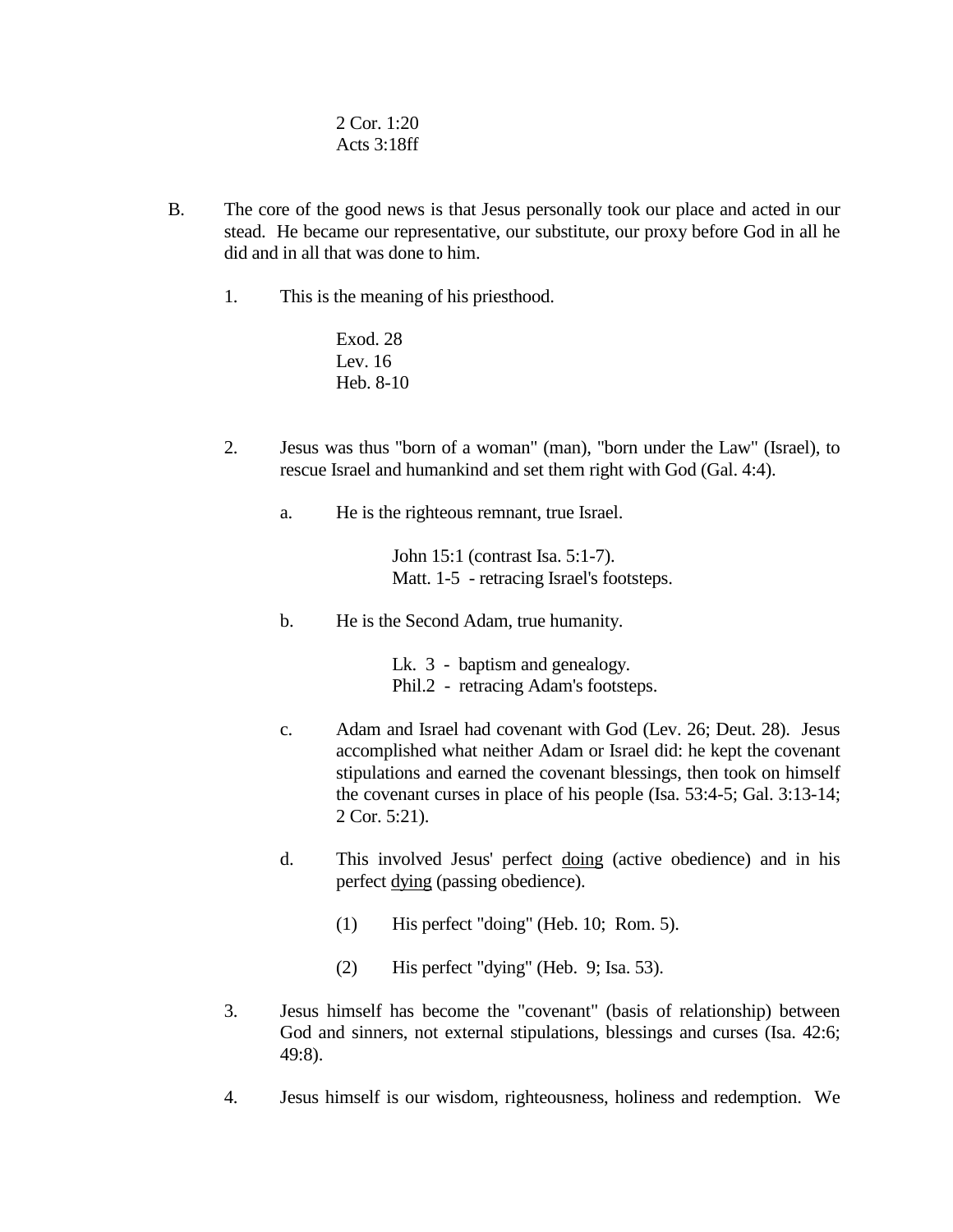can glory only in him.

1 Cor. 1:30-31 Jer. 23:5-6 and 33:15-16 Jer. 30:21-24 Phil. 3:3-11

# X. THE WORK THAT ACCOMPLISHED SALVATION IS DONE.

| 2 Cor. 5:19      | God was in Christ, reconciling the world to himself.                                                    |
|------------------|---------------------------------------------------------------------------------------------------------|
| Col. 1:19-22     | God has reconciled us to himself.                                                                       |
| John 6:37-40     | Jesus came to do God's will and save his own.                                                           |
| John 17:4; 19:30 | Jesus did what he came to do.                                                                           |
| Isa. 53:11       | God saw the result of Jesus' work and was satisfied.                                                    |
| Rom. $4:25$      | He was put to death because of our transgressions and was<br>raised again because of our justification. |

- A. We cannot alter it, improve on it, add to it, diminish from it or make it more complete or sure than it already is.
- B. This saving work was done outside of us, but for us -- before we ever heard about it. Nothing we think, do or feel is any part of the work which accomplished our salvation.
- C. Because this saving work of Christ occurred outside of us and our experience, we must trust entirely in it and not in ourselves. We either accept it, rely on it and respond to it -- or we disbelieve it and ignore it at our peril.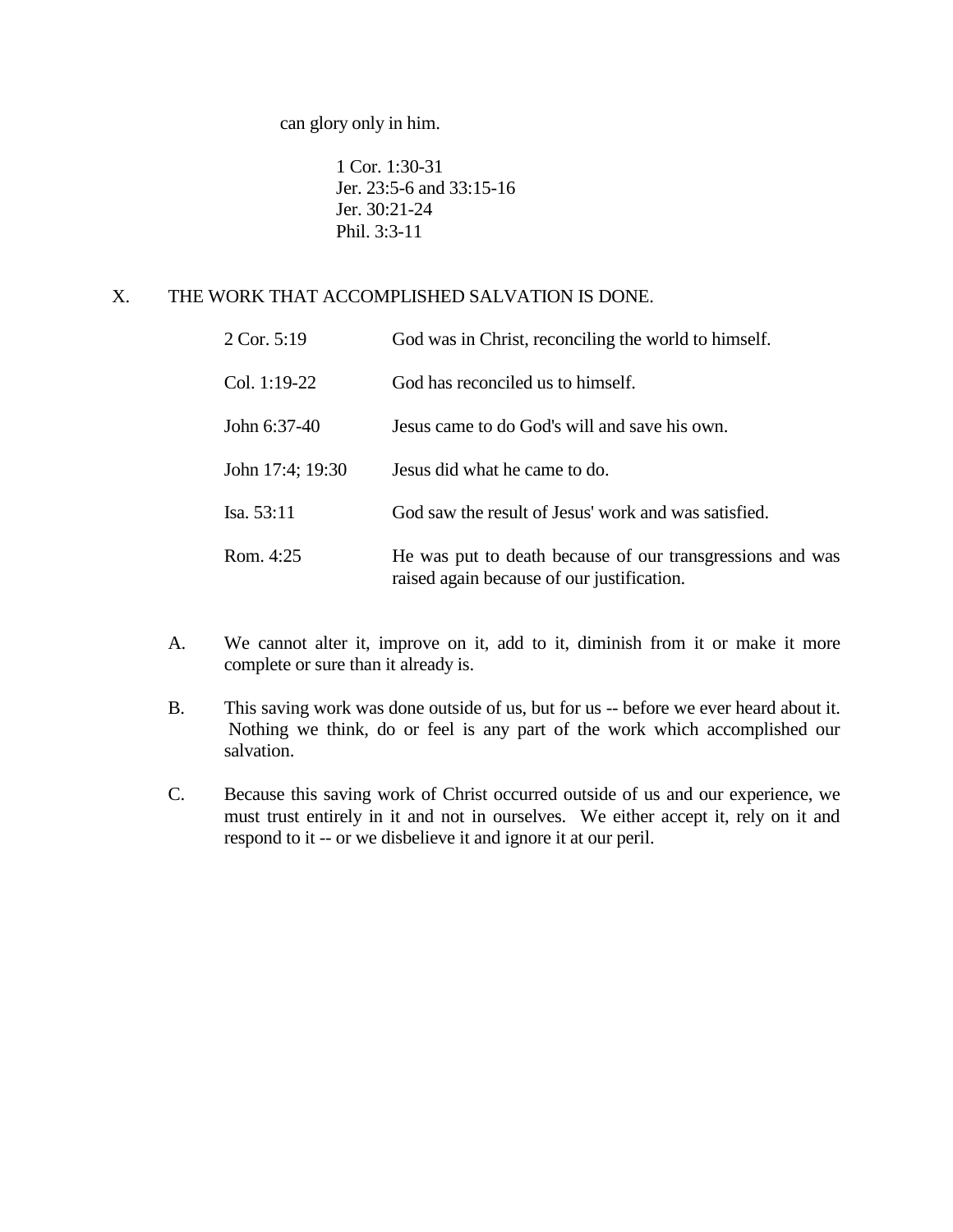## **JESUS' BAPTISM AND OURS The Savior and the sinners**

**\_\_\_\_\_\_\_\_\_\_\_\_\_\_\_\_\_\_\_\_\_\_\_\_\_\_\_\_\_\_\_\_\_\_\_\_\_\_\_\_\_\_\_\_\_\_\_\_\_\_**

#### **XI. The accounts of Jesus' baptism.**

1. Matthew 3:13-17 (Jesus is the Righteous Remnant of Israel who does the Father's will).

> "In this way it is fitting for us to fulfill all righteousness" (Matt. 3:15; see Isaiah 64:5).

2. Mark 1:9-11 (Jesus is God's Son).

"The beginning of the gospel of Jesus Christ, the Son of God" (Mk. 1:1).

3. Luke 3:21-22 (Jesus is the Second Adam who redeems humankind).

"When all the people were being baptized, Jesus also was baptized" (Lk. 3:21).

## **XII. The signs at Jesus' baptism.**

1. The heavens open (Matt. 3:16; Mk. 1:10; Lk. 3:21).

God comes down from heaven to redeem his people (Isaiah 64:1; context 63:15-19).

Mark 1:10 *(schizo* = "torn"; see Mk. 15:38)

- 2. The Spirit of God descends (Matt. 3:16; Mk. 1:10; Lk. 3:22).
	- a. Jesus is the King/Servant Messiah (Isa. 11:2; 42:1; 61:1).
	- b. Jesus is the Suffering Servant of God (Isaiah 42:1; Isa. 61:1) who will die for the sins of the People (Isa.53).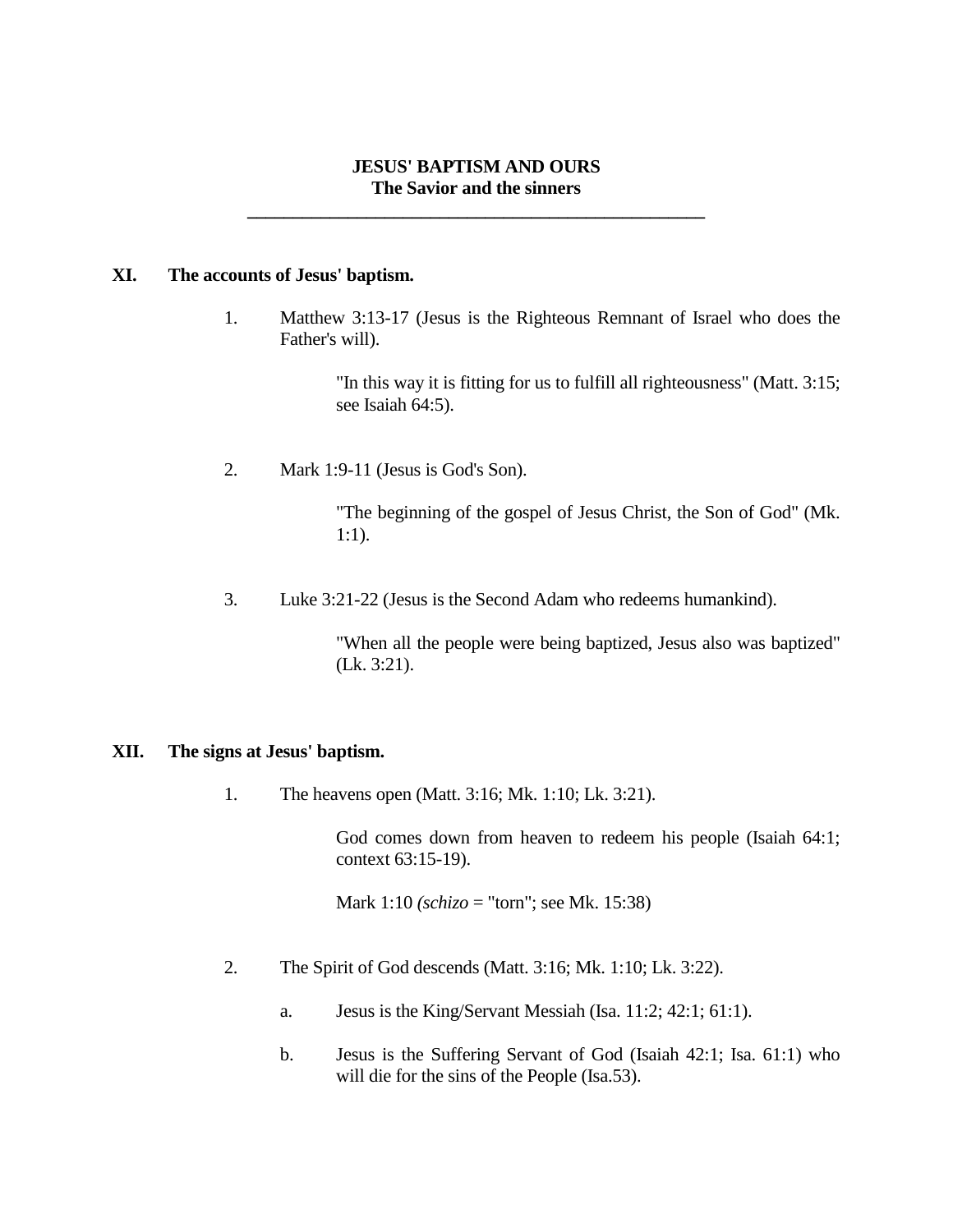- c. Jesus is God's Lamb who takes away the sin of the world (John 1:29- 34).
- 3. The heavenly voice says: "This is my beloved Son, in whom I am well pleased" (Matt. 3:17).
	- a. Jesus is the beloved Servant of God (Isa. 42:1).
	- b. Jesus is the King-Son of God (Psalm 2:7).

#### **XIII. The consequences of Jesus' baptism.**

- 1. Jesus commits to do all God's saving will (Matthew).
- 2. Jesus takes on the specific role of sin-bearing Lamb of God (John), identifying with those he came to save (Luke).
- 3. Jesus begins a journey of obedience which will culminate in another "baptism" -- of blood, in his voluntary death for sin and in the place of sinners (Lk. 12:49-50; Mk. 10:38; see I John 5:6).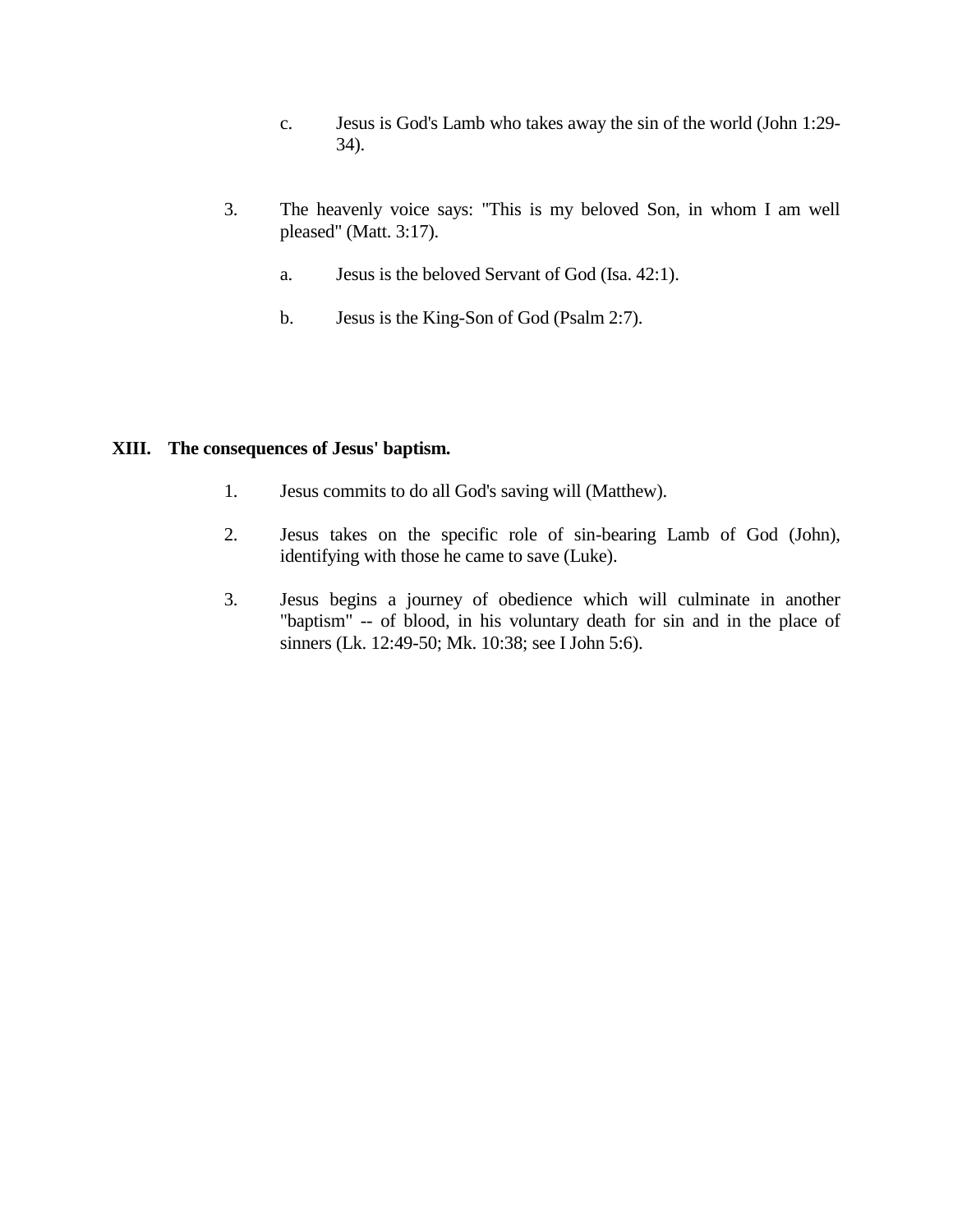## **BAPTISM IN THE GREAT COMMISSION "Meet me at the water"**

**\_\_\_\_\_\_\_\_\_\_\_\_\_\_\_\_\_\_\_\_\_\_\_\_\_\_\_\_\_\_\_\_\_\_\_\_\_\_\_\_\_\_\_\_\_\_\_\_\_\_**

#### **XIV. Matthew 28:18-20.**

As risen Messiah of the end-time with universal sovereignty granted by God himself, Jesus sends out the 12 to bring all nations into discipleship to him.

- A. The inclusive scope: all authority; all the nations; all I commanded; all the days.
- B. "All authority given" (see Daniel 7:13-14).
- C. The commission: "going, make disciples" = bring the people into submissive relationship with Jesus the risen Messiah.
	- 4. Two participles elaborate on disciple-making.
		- a. Baptizing.
			- (1) "Into the name of the Father, Son and Holy Spirit".
				- (a) No example of Trinitarian formula in Acts; unexpected in this "Jewish" Gospel.
				- (b) Might reflect Matthean practice (Antioch?) or perhaps simply theological reflection.
			- (2) Importance of expression "into the name of".
				- (a) Greek background *(eis to onoma)* = appropriation, dedication.

Papyri: of payments "to the account of"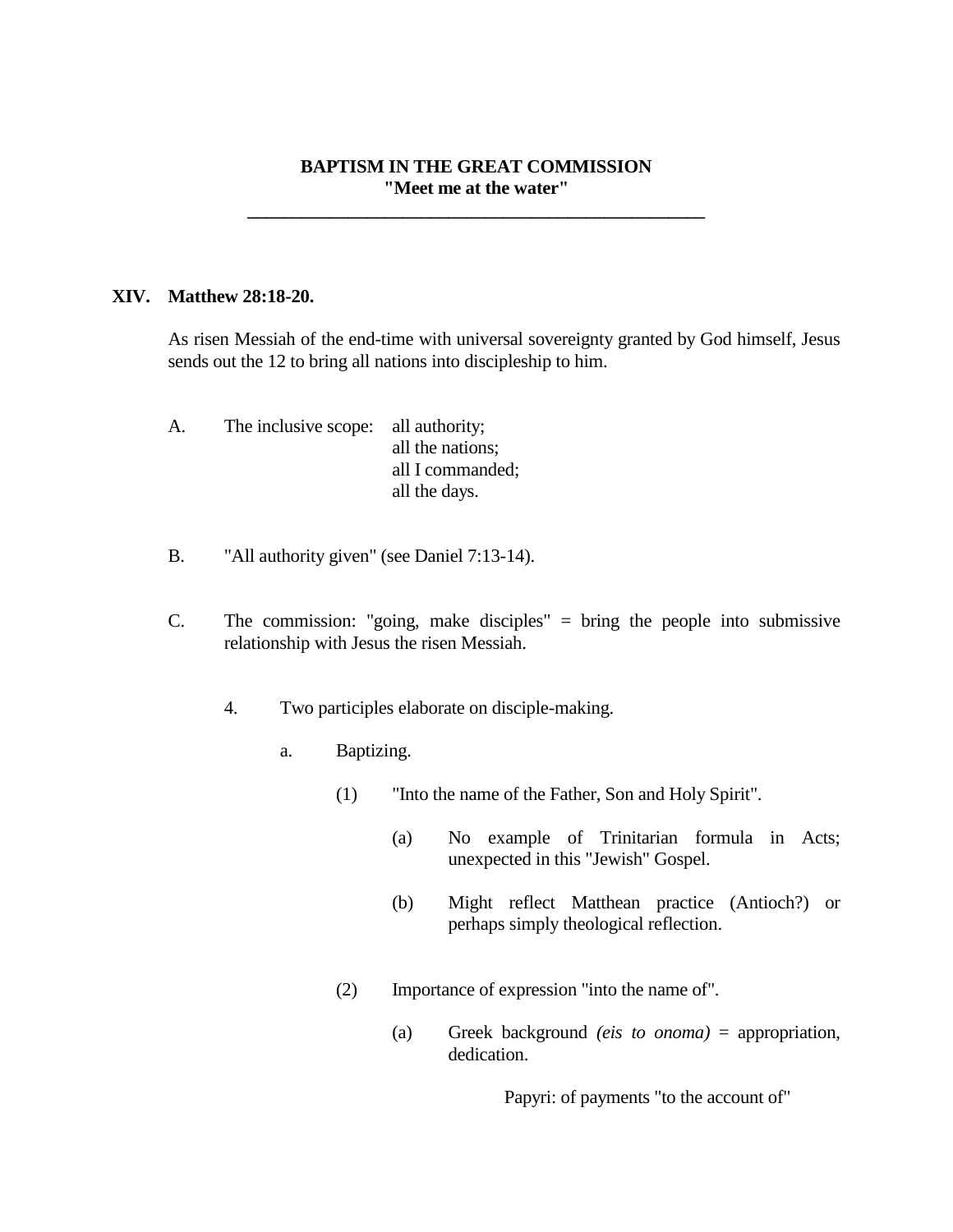- (b) Hebrew background *(leShem)* = "with respect to"
	- i) Matthew 10:41; Matthew 18:20
	- ii) Rabbinic (Strack-Billerbeck) examples:
		- a) Heathen slaves in Hebrew house baptized *leShem of slavery; of freedom*
		- b) Offering slaughtered *leShem of six things* (offering, offerer, God, altar fires, sweet savor, good pleasure)
		- c) Israelites can circumcize Samaritans but not vice-versa, because Samaritans do so *leShem of Mt. Gerazim.*
- b. Teaching (all that Jesus has taught).
- D. Jesus promises his personal presence each day on this mission: "I am with you all the days, even to the consummation of the age."

## **XV. Mark 16:15-18.**

The risen Jesus charges the unbelieving 12 to tell the world the message they have been so slow to accept, with the assurance that believing messengers will have his powerful presence and believing hearers will receive salvation.

- 1. Note the apostles' own slowness/lack of faith in context. Can they find the faith to tell anyone else what they scarcely believe?
- 2. Jesus sends them out to preach the gospel in all the world and to baptize believers.
	- a. Hearers have two options: to believe or not to believe.
		- (1) Those who believe and are baptized will be saved.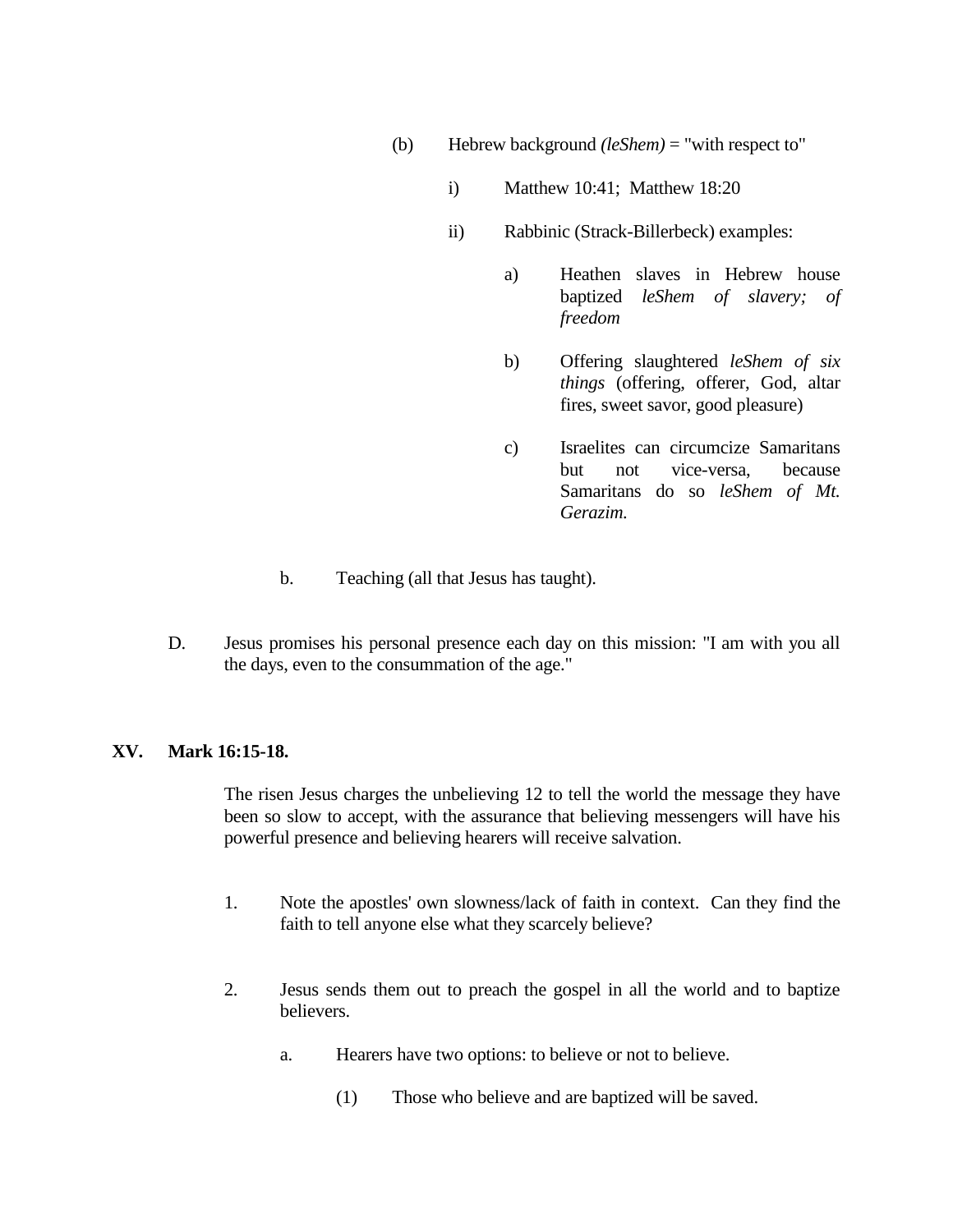- (2) Those who disbelieve will be condemned.
- b. Our primary task is to preach the gospel (God's saving work in Jesus), not to baptize (1 Cor. 1:17).
- c. However, when Jesus is preached and received, baptism is expected to follow (Acts 8).
- d. This is how believers express their faith: by being baptized.
- 3. Jesus promises his own powerful presence: the "signs following those who believe" (will the apostles fit this description?) attest to that.

# **XVI. Luke 24:46-47.**

Jesus who was slain and is risen has thus fulfilled the ancient Scriptures; the 12 are to proclaim repentance for forgiveness in his name to Jews and the Gentile nations alike.

- A. Context: verses 25-27, 44-45.
- B. Suffering and risen Messiah fulfills Moses, prophets and Psalms.
- C. God will forgive those who truly repent, for the sake of Jesus and on the basis of what he has accomplished.
	- 1. Luke 3:3 John preached a baptism of repentance for forgiveness of sins.
	- 2. Acts 2:38 Peter commanded repentance and baptism for forgiveness of sins.
	- 3. Acts 3:19 Peter announced repentance and wiping away of sins, as the prophets said.
	- 4. Acts 10:43 Peter declared that all the prophets attest that whoever believes on Jesus receives forgiveness of sins.
	- 5. For Luke, faith/baptism so obviously accompany repentance as to make their mention unnecessary.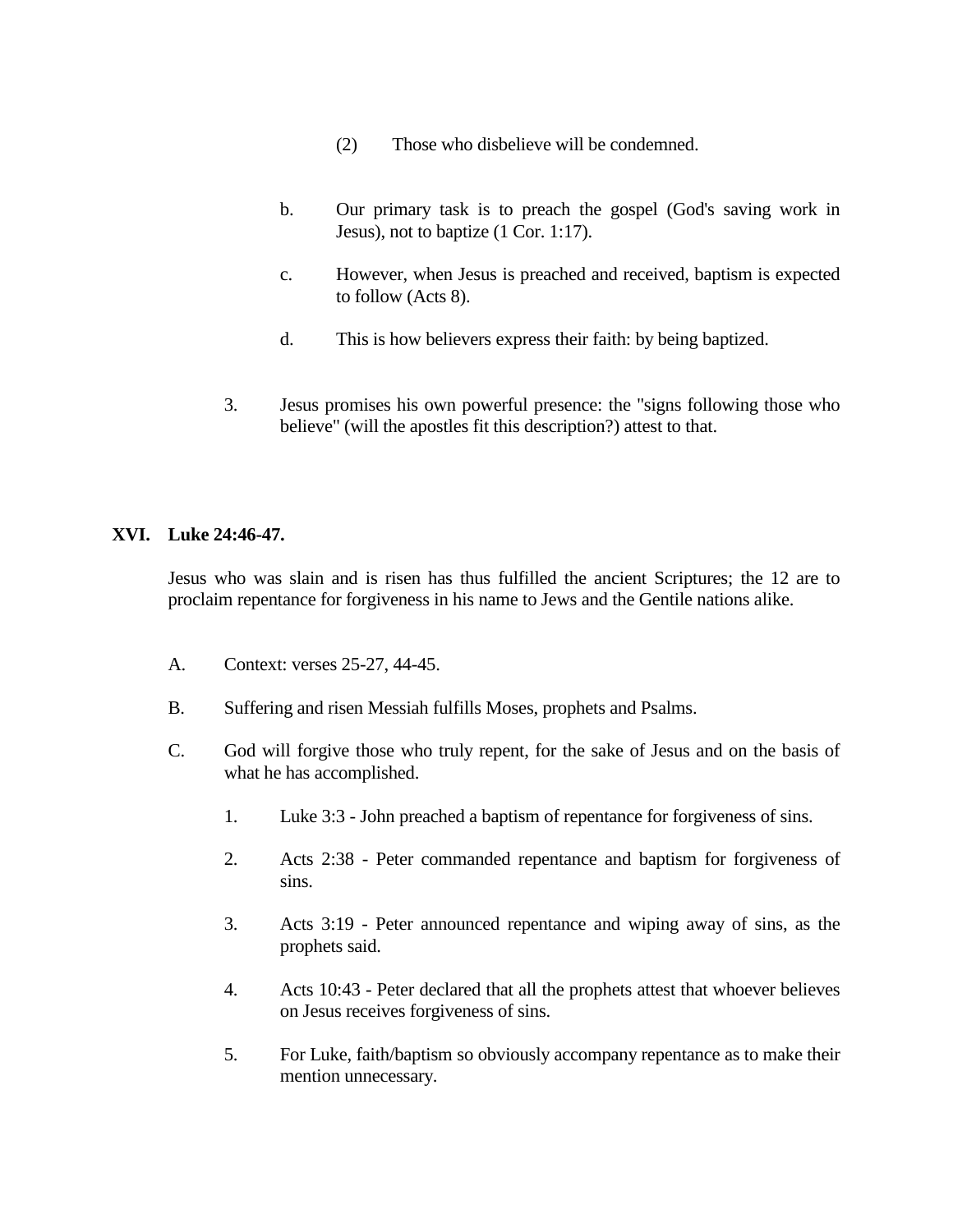#### **IV. Summary quotation.**

"Finally we should observe that the authority of Christian Baptism is of the weightiest order. It rests on the command of the Risen Lord after His achieving redemption and receiving authority over the entire cosmos; it is integraTed with the commission to preach the good news to the world, and it is enforced by his own example at the beginning of His messianic ministry. Such a charge is too imperious to be ignored or modified. It behoves us to adhere to it and conform to it as God gives grace." G.R. Beasley-Murray, *Baptism in the New Testament* (Paternoster/Eerdmans 1962, 1983), p. 92.

- **XVII. The Apostles carried out Jesus' commission: preaching the gospel to all their world, baptizing those who believed, then teaching them all that Jesus said. Jesus fulfilled his promise to be with them in power as they accomplished this task.**
	- Acts 2 Acts 8 Acts 10 Acts 16 Acts 18 Acts 22

## **BAPTISM IN THE GREAT COMMISSION "Meet me at the water"**

**\_\_\_\_\_\_\_\_\_\_\_\_\_\_\_\_\_\_\_\_\_\_\_\_\_\_\_\_\_\_\_\_\_\_\_\_\_\_\_\_\_\_\_\_\_\_\_\_\_\_**

#### **I. Matthew 28:18-20.**

As risen Messiah of the end-time with universal sovereignty granted by God himself, Jesus sends out the 12 to bring all nations into discipleship to him.

- A. The inclusive scope: all authority; all the nations; all I commanded; all the days.
- B. "All authority given" (see Daniel 7:13-14).
- C. The commission: "going, make disciples" = bring the people into submissive relationship with Jesus the risen Messiah.
	- 1. Two participles elaborate on disciple-making.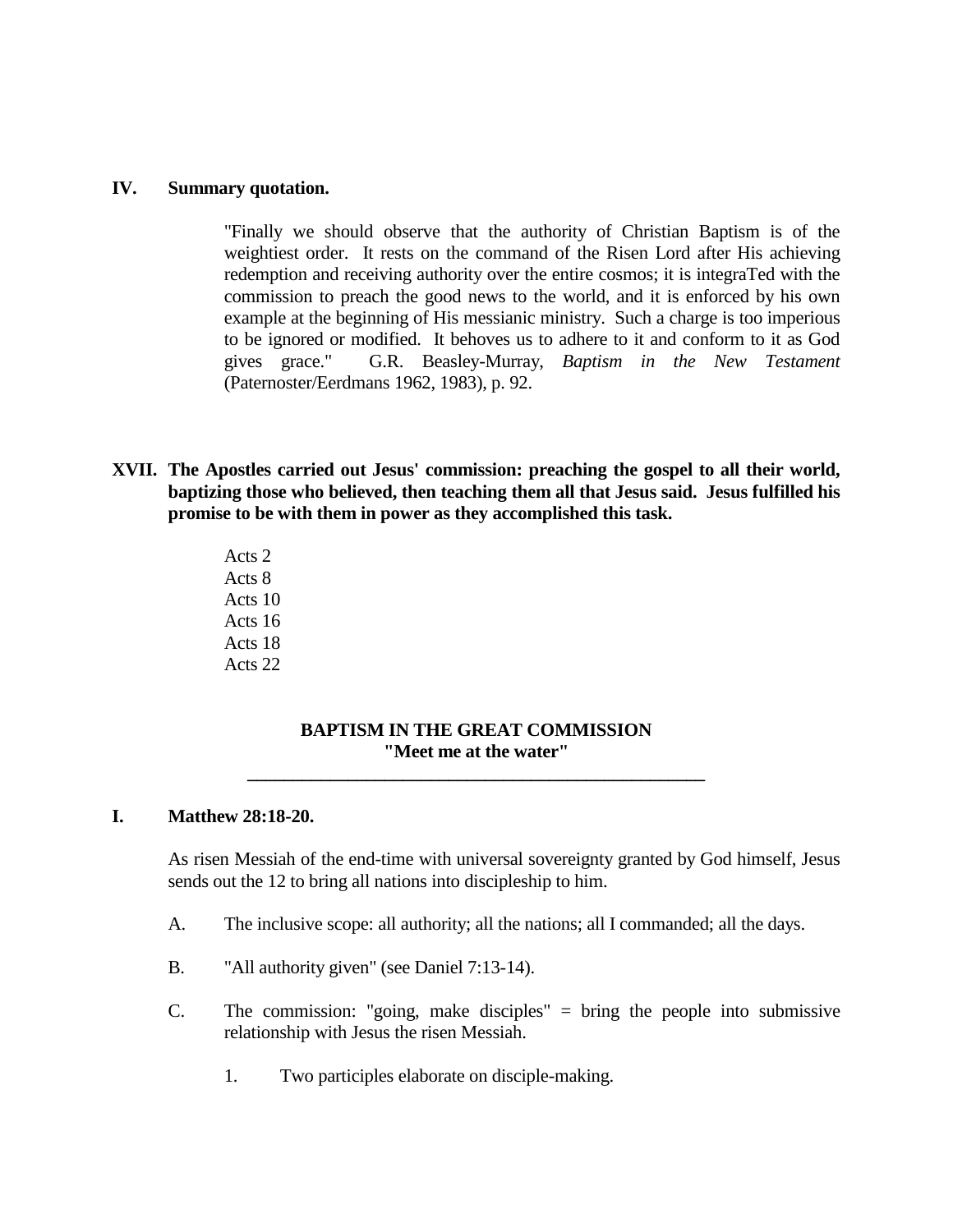- a. Baptizing ("into the name of ...").
- b. Teaching (all that Jesus has taught).
- 2. Jesus promises his personal presence each day on this mission: "I am with you all the days, even to the consummation of the age."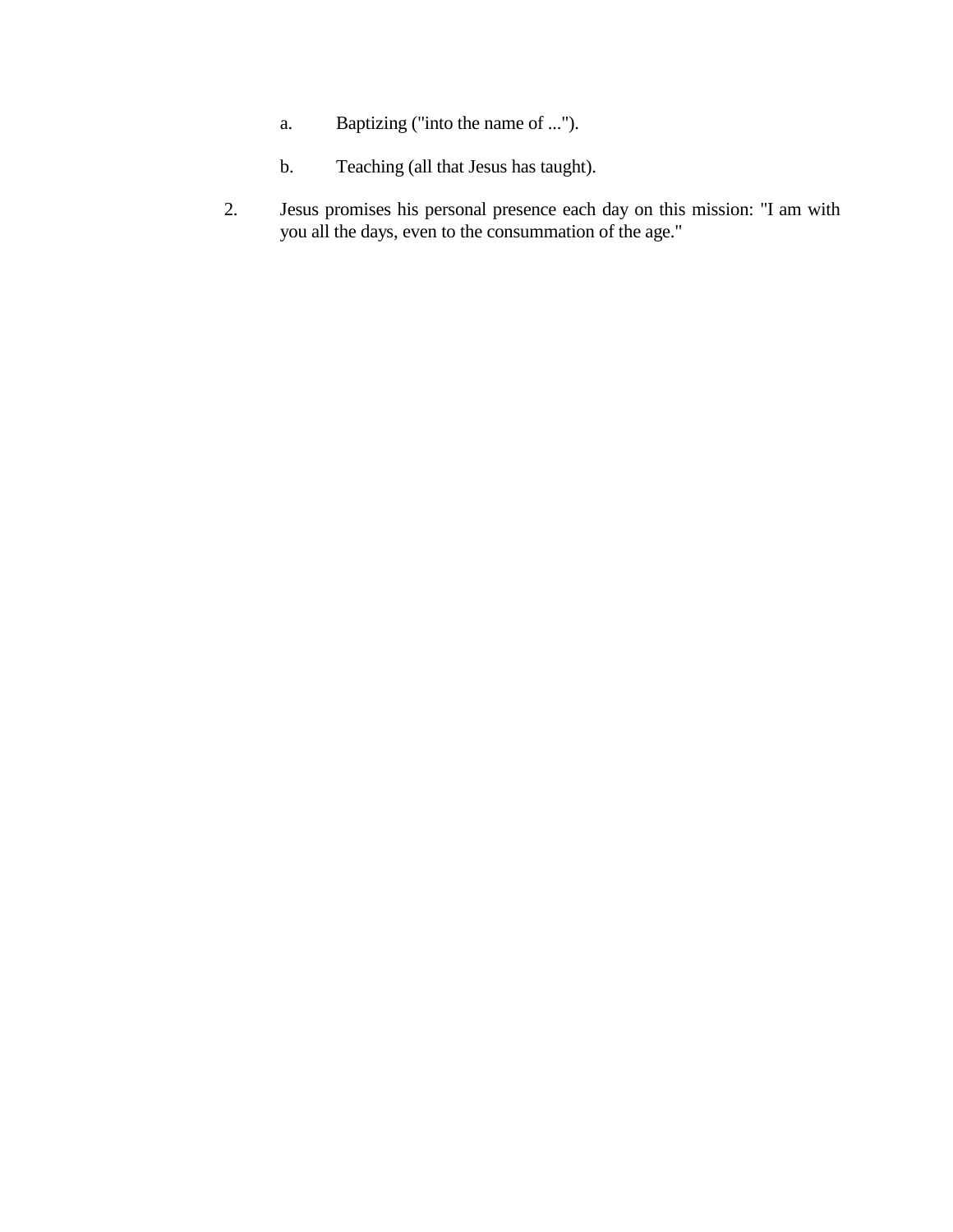# **II. Mark 16:15-18.**

The risen Jesus charges the unbelieving 12 to tell the world the message they have been so slow to accept, with the assurance that believing messengers will have his powerful presence and believing hearers will receive salvation.

- 1. Note the apostles' own slowness/lack of faith in context. Can they find the faith to tell anyone else what they scarcely believe?
- 2. Jesus sends them to tell the gospel to all the world and baptize believers.
	- a. Hearers have two options: to believe or not to believe.
	- b. Our primary task is to preach the gospel (God's saving work in Jesus), not to baptize (1 Cor. 1:17). However, when Jesus is preached and received, baptism is expected to follow (Acts 8).
	- c. This is how believers express their faith: by being baptized.
- 3. Jesus promises his own powerful presence: the "signs following those who believe" (will the apostles fit this description?) attest to that.

## **III. Luke 24:46-47.**

Jesus who was slain and is risen has thus fulfilled the ancient Scriptures; the 12 are to proclaim repentance for forgiveness in his name to Jews and the Gentile nations alike.

- A. Context: verses 25-27, 44-45.
- B. Suffering and risen Messiah fulfills Moses, prophets and Psalms.
- C. God will forgive those who truly repent, for the sake of Jesus and on the basis of what he has accomplished (Luke 3:3; Acts 2:38; 3:19; 10:43). For Luke, faith/baptism so obviously accompany repentance as to make their mention unnecessary.

## **IV. Summary quotation.**

"Finally we should observe that the authority of Christian Baptism is of the weightiest order. It rests on the command of the Risen Lord after His achieving redemption and receiving authority over the entire cosmos; it is integraTed with the commission to preach the good news to the world, and it is enforced by his own example at the beginning of His messianic ministry. Such a charge is too imperious to be ignored or modified. It behoves us to adhere to it and conform to it as God gives grace." G.R. Beasley-Murray, *Baptism in the New Testament*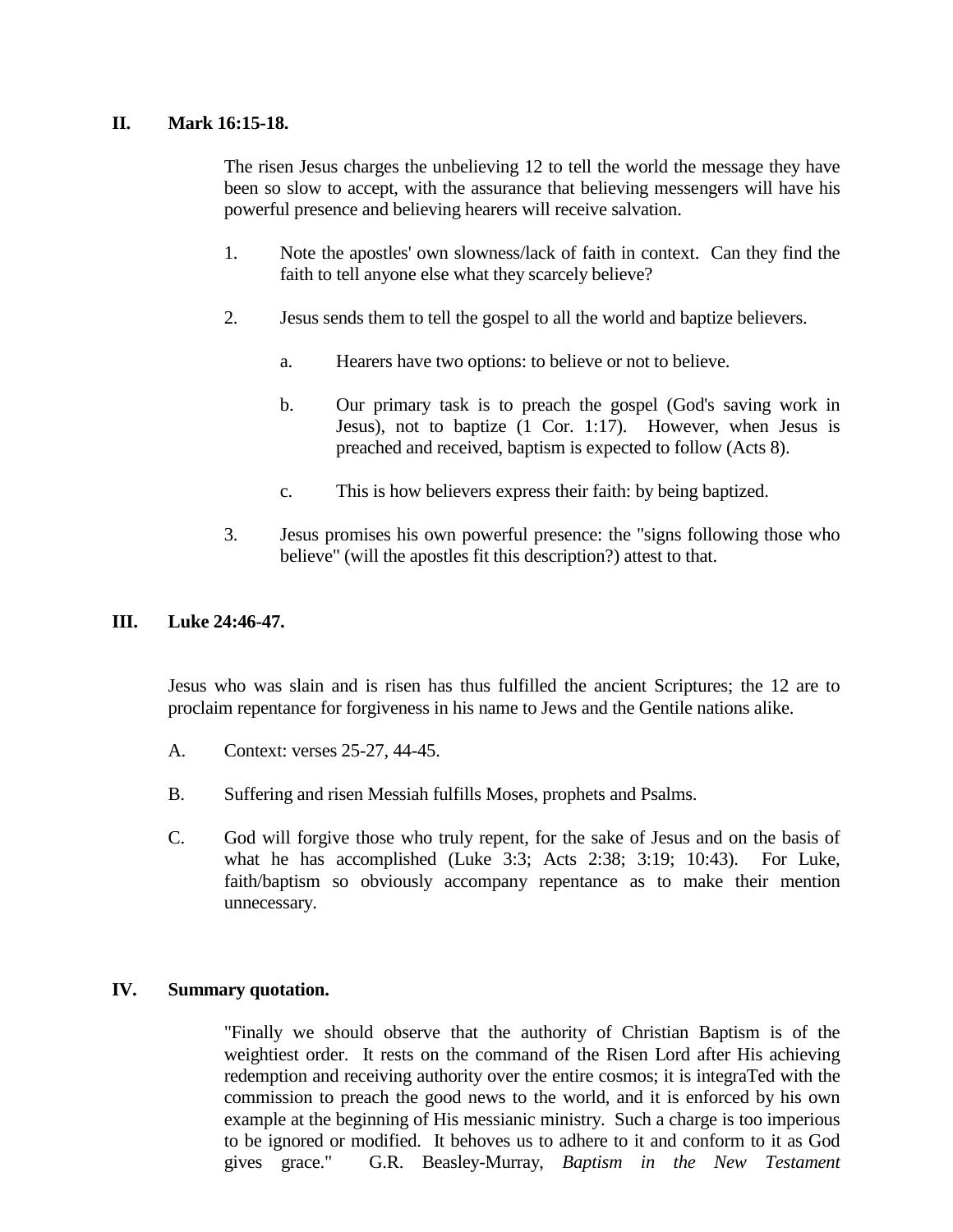(Paternoster/Eerdmans 1962, 1983), p. 92.

**II. The Apostles carried out Jesus' commission: preaching the gospel to all their world, baptizing those who believed, then teaching them all that Jesus said. Jesus fulfilled his promise to be with them in power as they accomplished this task.**

| Acts 2  | Pentecost pilgrims |                          |
|---------|--------------------|--------------------------|
| Acts 8  |                    | Samarians, Ethiopian     |
| Acts 10 |                    | Cornelius' household     |
| Acts 16 |                    | Lydia, Philippian warden |
| Acts 18 |                    | Corinthians              |
| Acts 22 |                    | <b>Saul of Tarsus</b>    |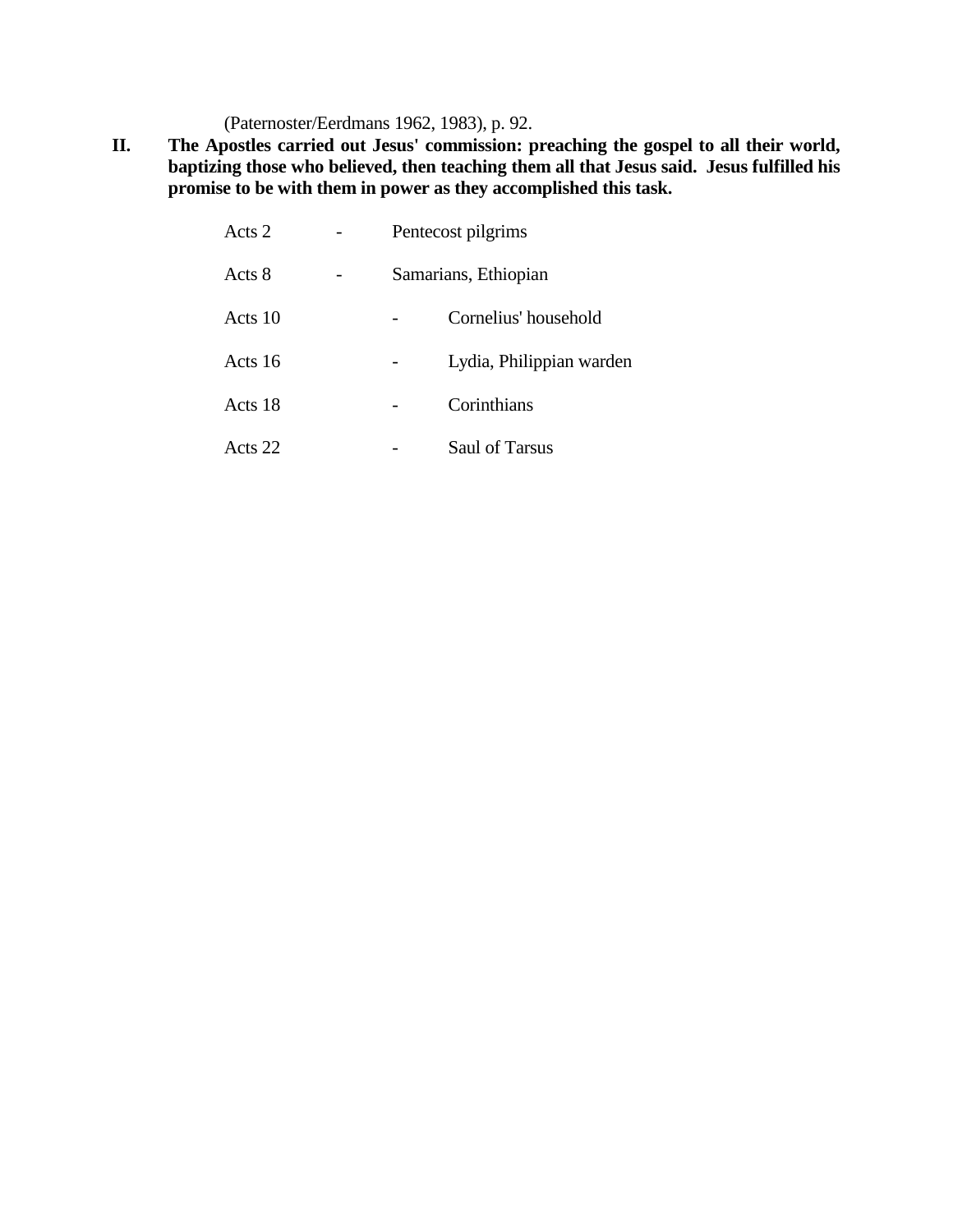# **LIFE FROM ABOVE Washing God's newborn child**

**\_\_\_\_\_\_\_\_\_\_\_\_\_\_\_\_\_\_\_\_\_\_\_\_\_\_\_\_\_\_\_\_\_\_\_\_\_\_\_\_\_\_\_\_\_\_\_\_\_\_**

# **III. How we understand and interpret Scripture depends on our perspective/framework. Remember: the reality is larger than any window's view of it.**

- A. *Sacerdotal* ("right" words + "correct" motions = desired result) vs. *evangelical* (God meets words and deeds done in faith).
- B. *Sacramental* (God acts in the ordinance) vs. *symbolic* (the ordinance only points to God's action).
- C. *Reformed/Calvinist* (Christ's atonement accomplished salvation for all who will finally be saved = the elect) vs. *Arminian/Wesleyan* (Christ's atonement made salvation possible for all people but did not accomplish salvation for any).
- **IV. The OT anticipated a time of national regeneration involving water and God's Spirit, aimed at the people's obedience and God's glory (Ezek. 36:22-28).**

## **V. Jesus spoke of (personal; collectively national) regeneration involving water and God's Spirit, related to the coming Kingdom (John 3:1-7).**

- A. Unless one is born again/from above, one cannot see God's kingdom (3).
	- 1. Born = people do not need a fresh start but a new origin.
	- 2. Again/from above  $=$  this comes not by human effort but by divine act (vv. 4, 6; John 1:11-13; see Rom. 9:16).
- B. Unless one is born of water and Spirit, one cannot enter God's kingdom (v. 5).
	- 1. This phrase might refer to two contrasting births (vv. 4, 6).
	- 2. This phrase might well refer to baptism (John 1:31-33; 3:22-26,34; 4:1).
	- 3. National identity is not a substitute, even for the "chosen" nation (v. 7).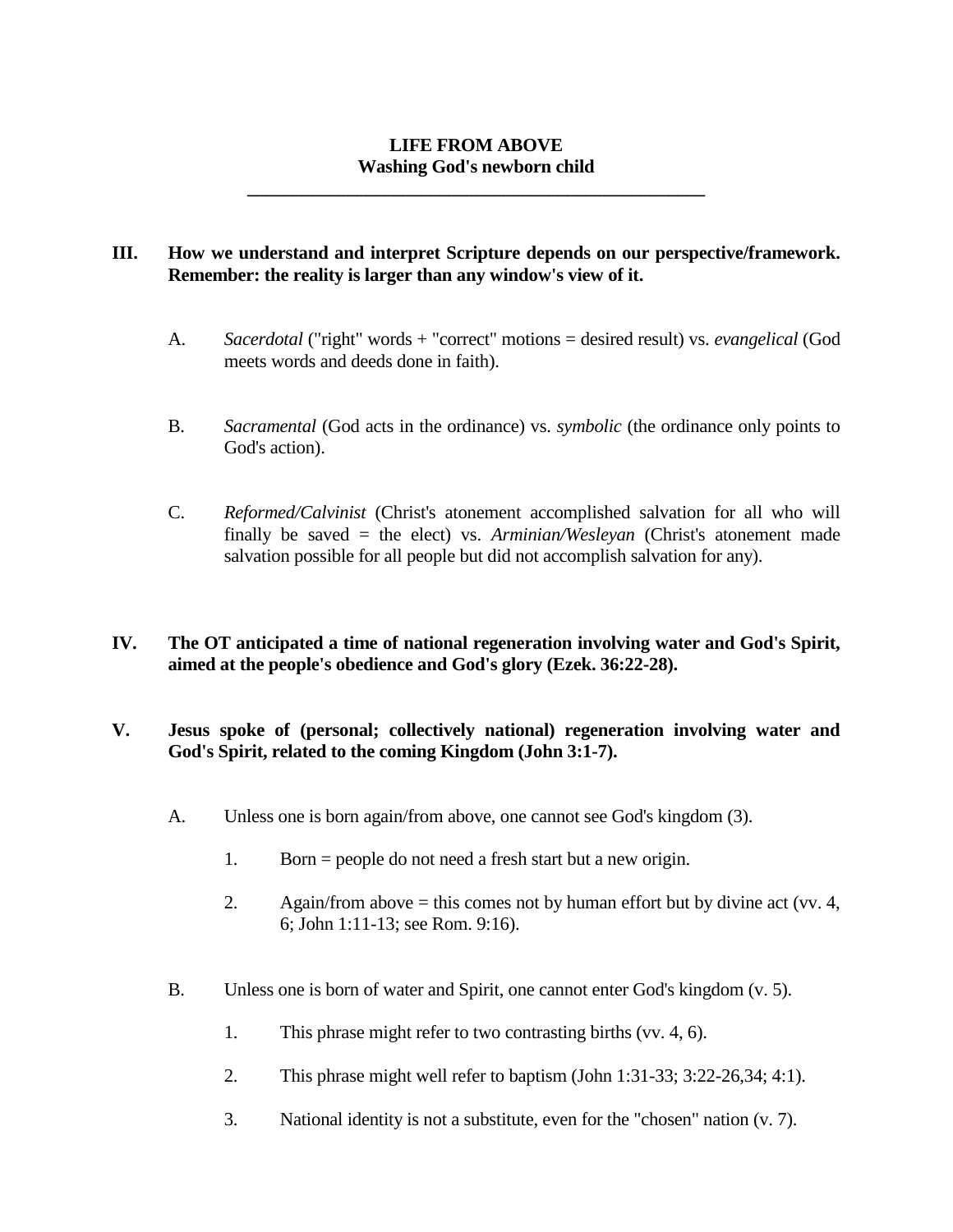# **VI. Paul spoke of regeneration involving water and God's Spirit, aimed at the people's obedience and God's glory, related to the coming Kingdom (Titus 3:3-8).**

- A. Our former condition (v. 3; see Eph. 2:1-3).
- B. What changed that status: God's grace and mercy, not our works (vv. 4, 5, 7; see Eph. 2:4, 5, 8-9).
- C. God demonstrated his grace in Christ's saving work (v. 4; Titus 2:11; see Eph. 2:5- 6).
- D. We are saved "through" (think of a path we walk from one place to another) the outer ceremonial washing and/even inner spiritual renewal (vv. 5-6).
	- 1. Washing of regeneration
		- a. Washing (see Eph. 5:25-26 with "spoken word").
		- b. Regeneration *(palingenesia;* see Matt. 19:28).
	- 2. "And" / or "even" (further explaining)
	- 3. Renewal of the Holy Spirit.
		- a. Renewal *(anakainosis;* see Rom. 12:2; 2 Cor. 4:16; 5:17; Col. 3:10; Barnabas 6:11 -- God made us new by the forgiveness of sins [in baptism]).
		- b. Holy Spirit (see Eph. 1:13; Ezek. 36:22f; John 3:3f).
- E. As a result, we are to live obedient, holy lives (v. 8; Titus 2:11-12; see Eph. 2:10).
- F. We await the final consummation of God's kingdom at Christ's return (v. 7; Titus 2:13; see Eph. 2:7; 1:14), when all things will result in praise and glory to God (see Eph. 1:10-14; Ezek. 36:22-23).
- **VII. Our present baptism looks back and relates to Christ's saving work in the past and looks forward and relates to the new creation and God's future coming kingdom.**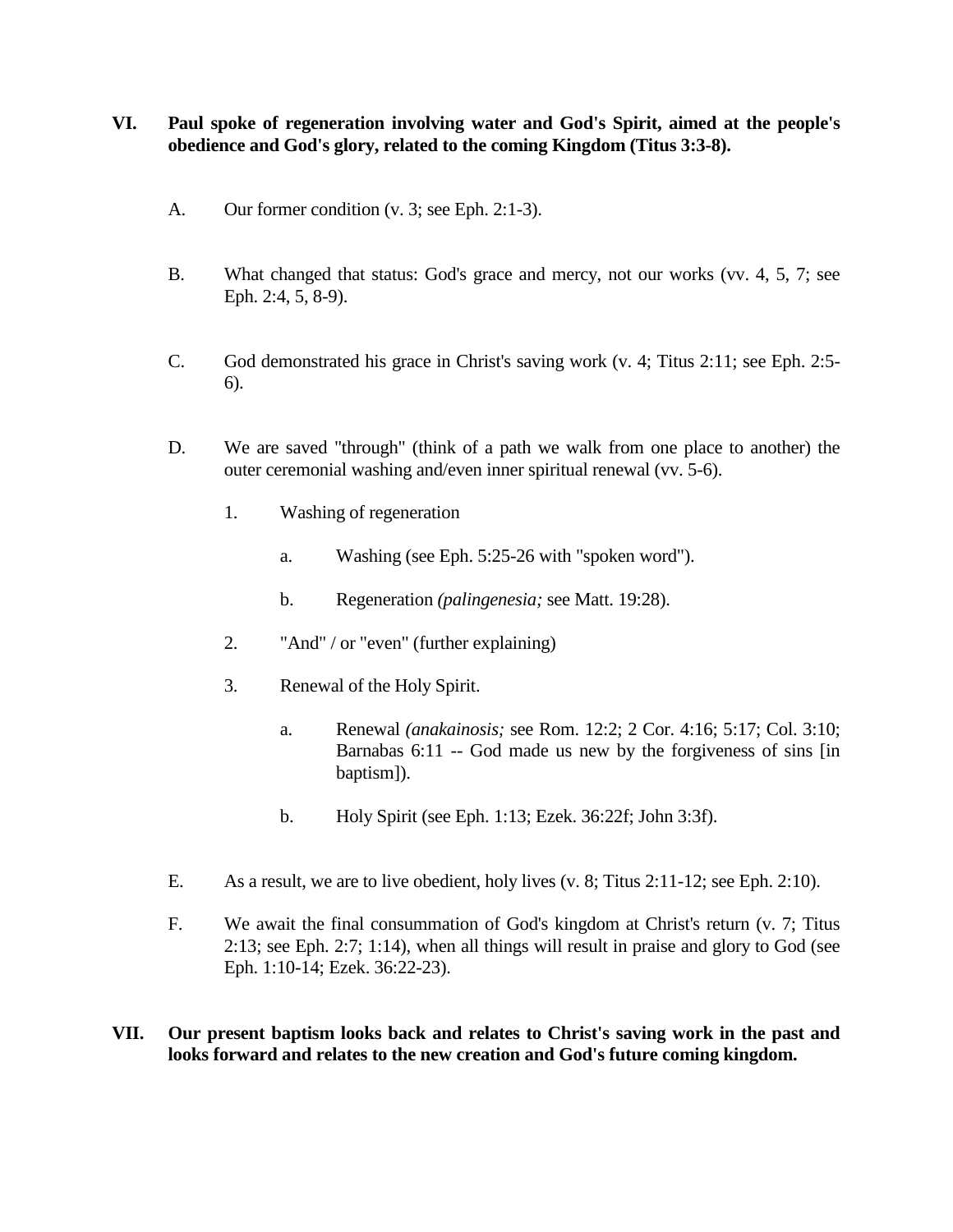# **EVIDENCE OF REPENTANCE Making a U-Turn back toward God**

**\_\_\_\_\_\_\_\_\_\_\_\_\_\_\_\_\_\_\_\_\_\_\_\_\_\_\_\_\_\_\_\_\_\_\_\_\_\_\_\_\_\_\_\_\_\_\_\_\_\_**

Dwain Evans taught this for me. No outline yet.

Talk about repentance/faith in John, Jesus, Paul.

Talk about repentance as condition of forgiveness/rem. sins/life/Spirit.

Talk about repentance and baptism.

Talk about repentance and ongoing life.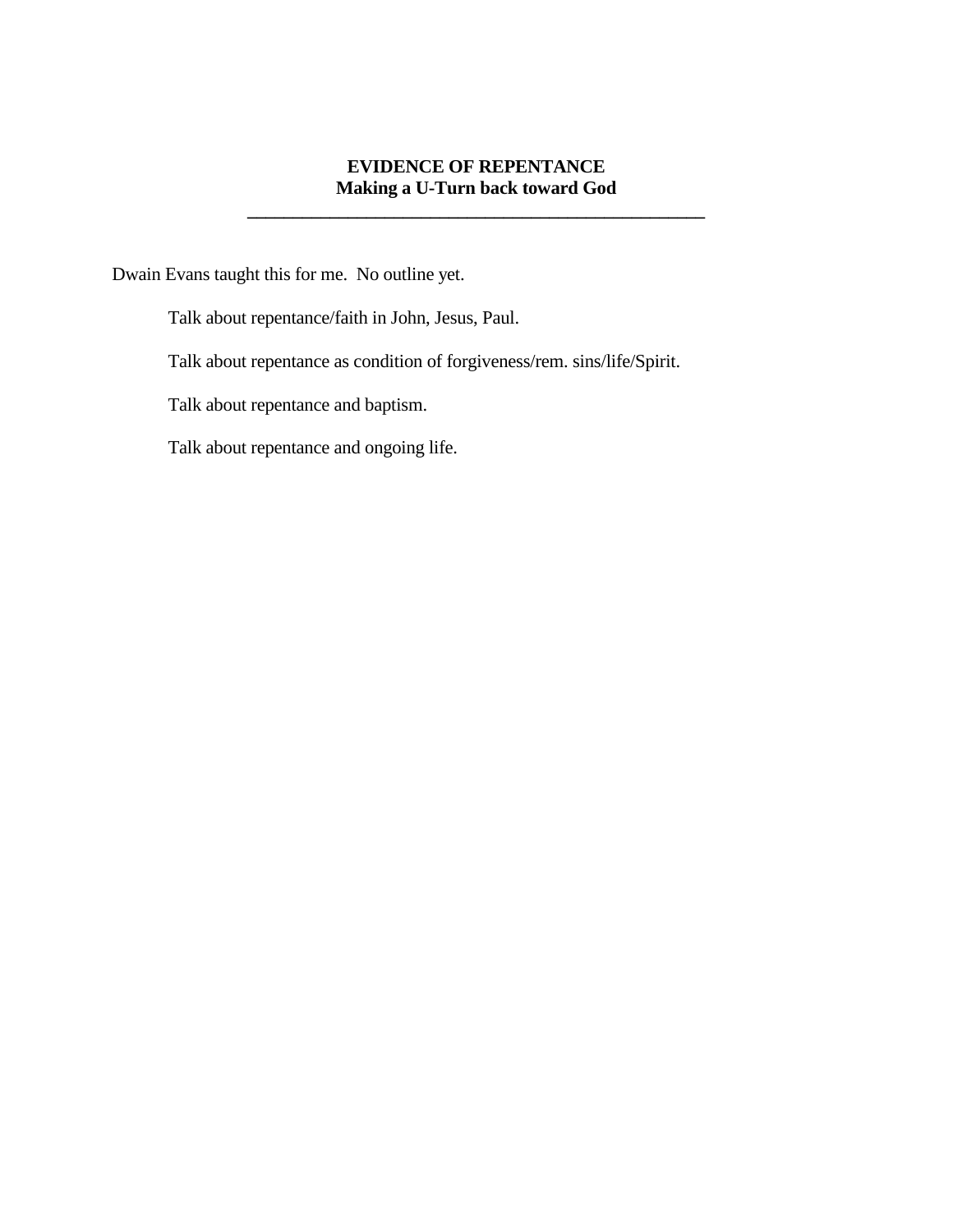## **COMING UNDER THE NAME OF JESUS Surrendering to a new master**

**\_\_\_\_\_\_\_\_\_\_\_\_\_\_\_\_\_\_\_\_\_\_\_\_\_\_\_\_\_\_\_\_\_\_\_\_\_\_\_\_\_\_\_\_\_\_\_\_\_\_**

**VIII. Baptism in Jesus' name means surrendering to Jesus based on who he is: the prophesied messianic Lord whose resurrection presages divine salvation from sin and the arrival of the Last Days (Acts 2:14-38).**

- 1. The occasion: first gospel proclamation/conversion of Jews.
- 2. The proclamation: Jesus (14-36).
- 3. The response: conviction (37).
- 4. The apostolic reply (38-39).
	- a. Repent (plural) and be baptized (singular) for forgiveness of sins (plural) and receive the Holy Spirit (plural).
	- b. "In the name of Jesus Christ" *(epi* = based upon who Jesus is and what he has done).

## **IX. Baptism in Jesus' name means coming into relation to Jesus as the powerful Lord who conquers Satan and brings God's messianic Kingdom (Acts 8:12-16).**

- 1. The occasion: first gospel proclamation/conversion of Samaritans**.**
- 2. The powerful proclamation: Jesus (5-7, 12).
- 3. The conversion response: faith and baptism (12, 16). "In the name of the Lord Jesus" *(eis = into relationship with)*.
- 4. The aftermath: Holy Spirit later given through apostolic hands (14-16).

# **X. Baptism in Jesus' name means obeying the one by whom God forgives believers and will judge the world (Acts 10:34-48).**

1. The occasion: first gospel proclamation/conversion of Gentiles (Acts 10:34- 48).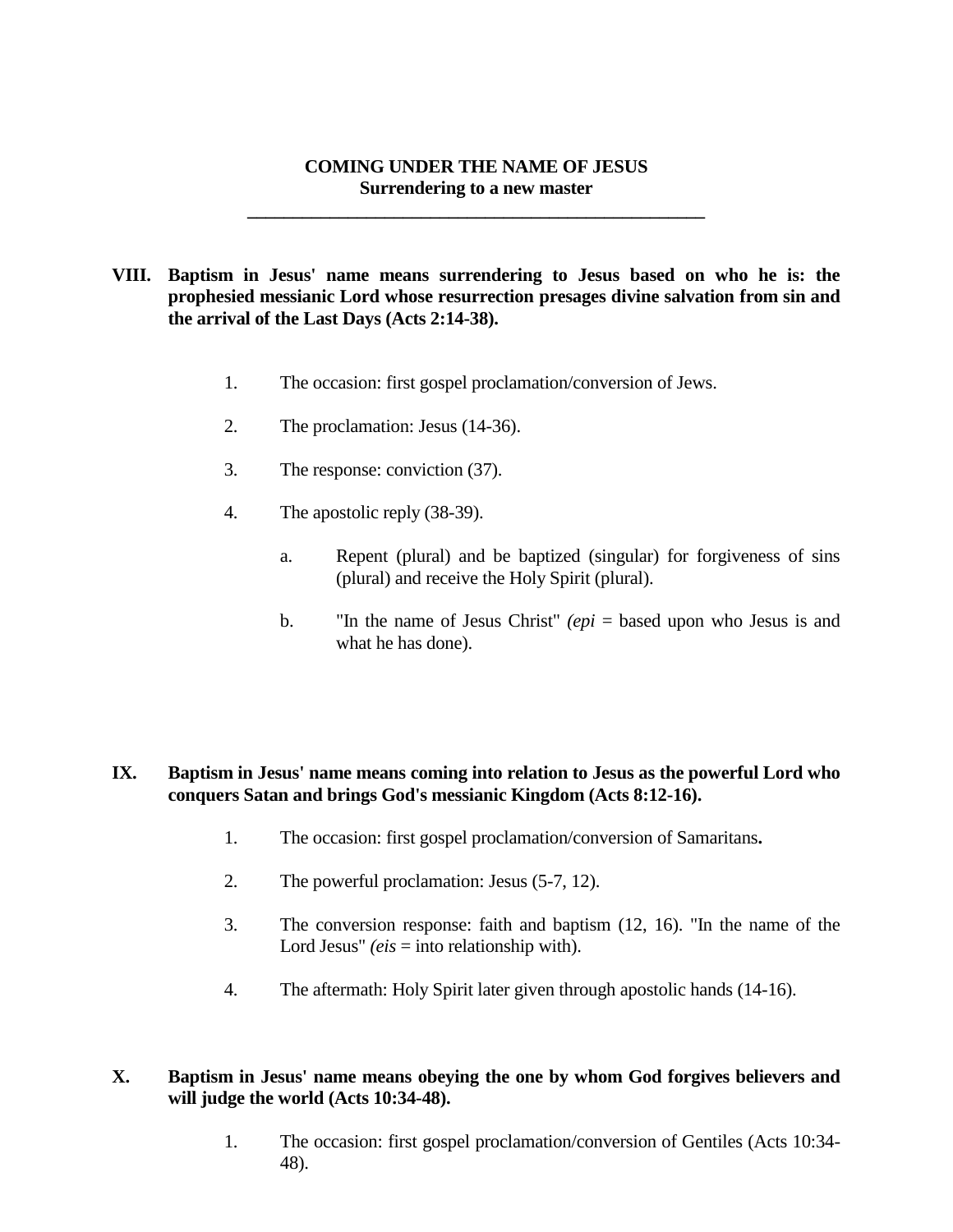- 2. The proclamation: Jesus (34-43).
- 3. God gives the Spirit to faith (44-47).
- 4. Peter commands water baptism in the name of Jesus *(en* = by the authority of).
- **XI. Baptism in Jesus' name means committing to live as a representative of Jesus thereafter (Acts 9:14-18; 22:16).**
- **XII. Baptism in Jesus' name is not a mere formula, but means entrusting oneself to Jesus who gives the Spirit (Acts 19:1-7).**
- **XIII. Baptism in Jesus' name means invoking his name in prayer while being baptized (Acts 22:16).**
- **XIV. Baptism in Jesus' name means yielding allegiance to Jesus who was crucified, and who permits no lesser sectarian loyalties (1 Cor. 1:10-17).**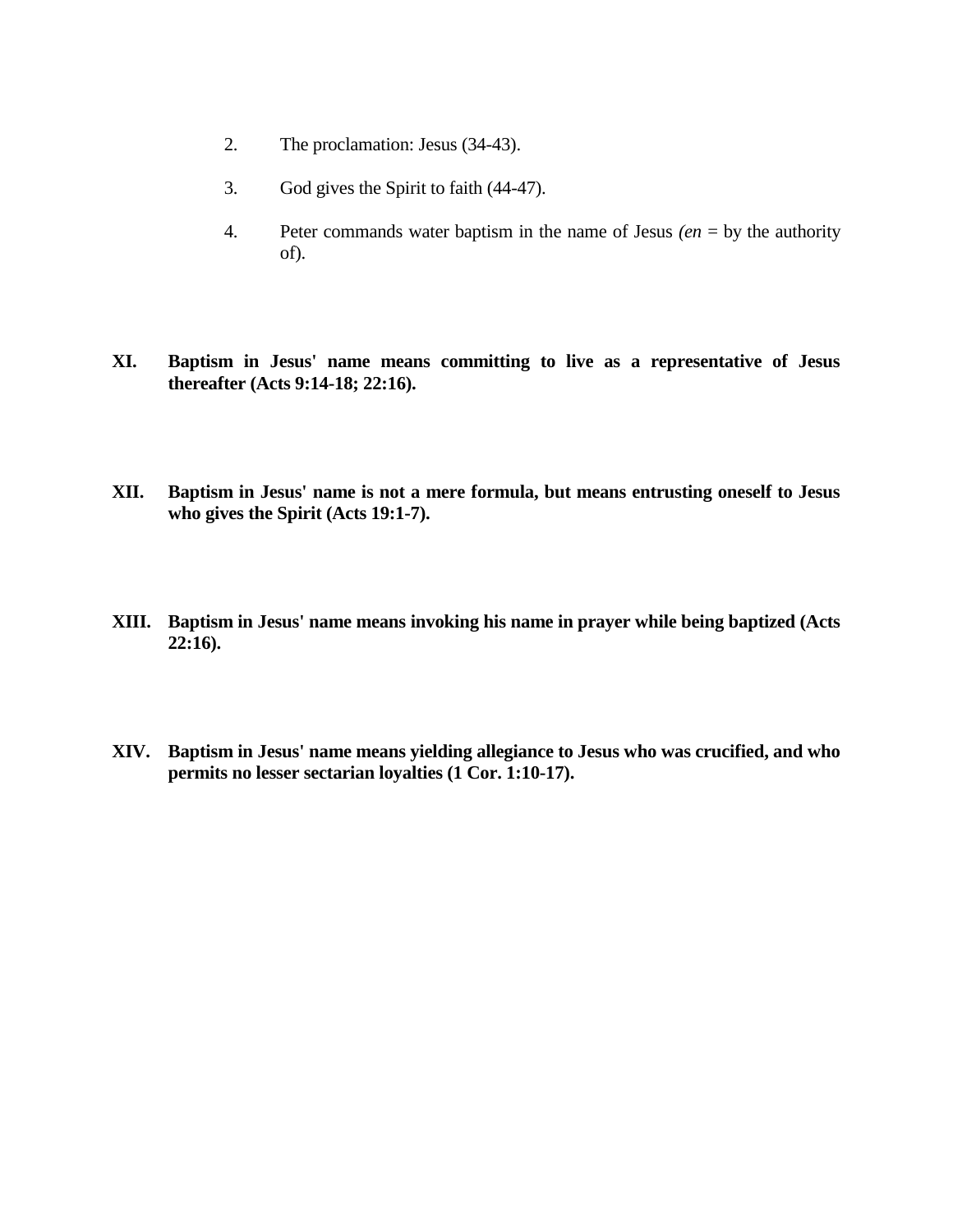## **MAKING A FRESH START A conscience washed clean**

**\_\_\_\_\_\_\_\_\_\_\_\_\_\_\_\_\_\_\_\_\_\_\_\_\_\_\_\_\_\_\_\_\_\_\_\_\_\_\_\_\_\_\_\_\_\_\_\_\_\_**

#### **XV. Imagery of forgiveness as "washing".**

- A. Objectively (in God's sight).
	- 1. The blood of Christ (Rev. 1:5).
	- 2. The Holy Spirit (1 Cor. 6:11; Titus 3:5).
	- 3. The word of God/Christ (John 15:3 *- logos;* Eph. 5:25-26 *- rhema).*
- B. Subjectively (for "clean" conscience): baptismal water (Heb. 11:22; Acts 22:16; see also 1 Pet. 3:21).
	- 1. The outer is meaningless without inner.
	- 2. The inner calls for form in meaningful personal experience.

#### **XVI. Old Testament background of forgiveness ("release").**

- A. Scapegoat "released" into desert (Lev. 16:26).
- B. Jubilee "release" of land and debts (Lev. 25; see also Deut. 15:1-3,9).
- C. Messiah anointed with God's Spirit to proclaim "release" to captives (Isa. 61:1).

## **XVII. New Testament concepts relating to forgiveness ("release" of sins).**

- A. Christ's blood (Matt. 26:28; Eph. 1:7; Col. 1:14).
- B. Repentance toward God (Lk. 24:47; Acts 2:38; 5:31; 26:28).
- C. Faith in the Lord Jesus (Acts 10:43; 13:38-39).
- D. Baptism (Lk. 3:3; Acts 2:38).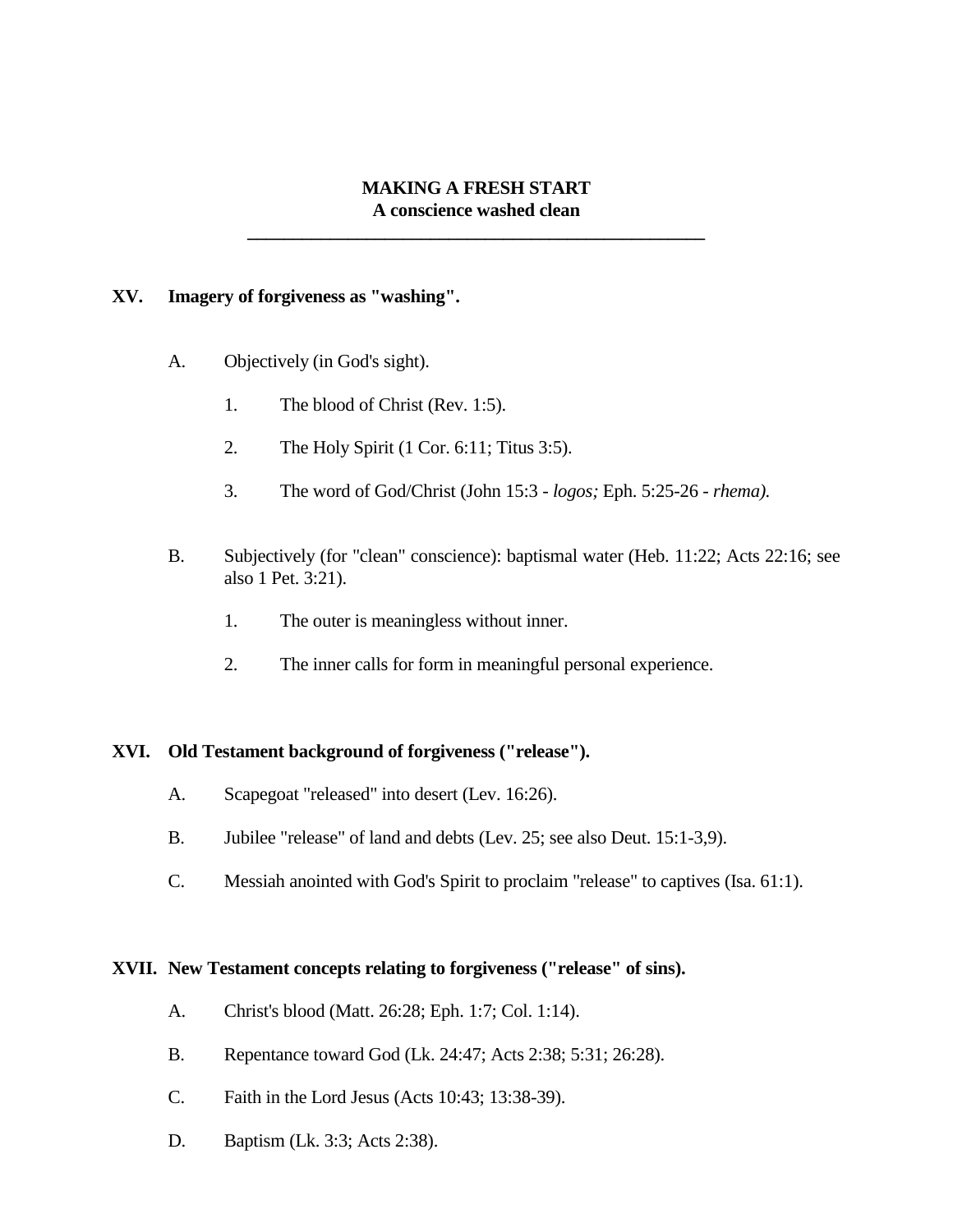## **SPRINKLING, POURING AND DIPPING The inside and outside of the matter**

**\_\_\_\_\_\_\_\_\_\_\_\_\_\_\_\_\_\_\_\_\_\_\_\_\_\_\_\_\_\_\_\_\_\_\_\_\_\_\_\_\_\_\_\_\_\_\_\_\_\_**

#### **XVIII. The outward act: dipping in water and bringing out (immersion/emersion; variety).**

- E. We believe the most biblical physical act of baptism to be immersion in water.
	- 1. The primary meaning of the word *baptizo/bapto* suggests this.

*Bapto Baptizo* Ex. 12:22 2 Kings 5:14 Lev. 14:6, 16, 51 Isa. 21:4 Josh. 3:15 Ruth  $2:14$ 

2. Narratives of biblical baptisms suggest this.

John 3:23 Acts 8:38-39

- F. The significance of this outward physical act.
	- a. Burial and resurrection (Rom. 6:3-4; Col. 2:12).
	- b. New creation (2 Cor. 5:17; Gen. 1:1-2).
	- c. Deliverance as in the Flood (1 Pet. 3:20-22) and Red Sea (1 Cor. 10:1-2).
- G. We acknowledge that not all Christians have maintained this practice, which is now being recovered in many places as the primitive rite.
	- 1. Early changes (Didache 7:1-4).
	- 2. Reformers (including Anabaptists).
	- 3. Modern resurgence.

#### **XIX. The inward act: sprinkling of the blood of Jesus.**

- A. Old Testament backgrounds.
	- 1. Sprinkling of water for purification (Lev. 14:1-9; Num. 19).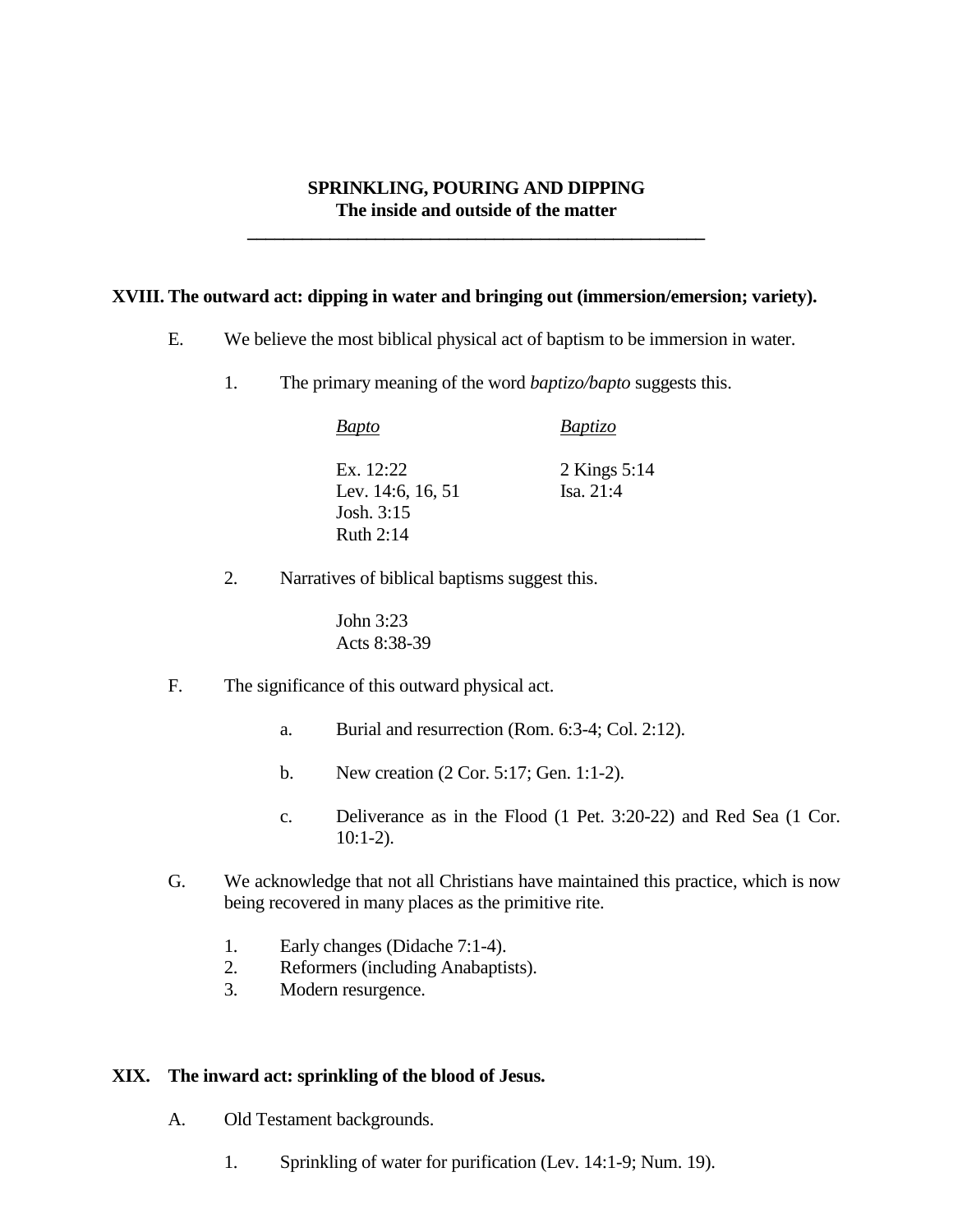- 2. Sprinkling of blood for atonement (Lev. 16:14-19).
- B. The prophets described the messianic era as a time when God would sprinkle Israel and the nations alike.

Ezek. 36:25-27Isa. 52:15

C. New Testament writers see this fulfilled in spiritual cleansing/atonement by Christ's blood.

| Heb. $10:22$ | Heb. $12:24$ |
|--------------|--------------|
| Heb. 9:13-14 | 1 Peter 1:3  |

#### **XX. The inward act: pouring out of God's Holy Spirit.**

A. Old Testament background: prophets, priests and kings were dedicated by pouring oil over their heads (anointing; christening). This symbolized God's lavish outpouring of his empowerment and blessing on the person being consecrated.

> Ex. 29:7; Lev. 8:12 Psa. 133:1-2

- B. The prophets described the messianic era as a time when God would pour out his Spirit on all his people, empowering and consecrating them all for his service.
	- Isa. 32:15 Isa. 44:3 Joel 2:28-29
- C. New Testament writers see this fulfilled in the giving of the Spirit to the believer.

Acts 2:33 (Luke) 2 Cor. 1:21-22 (Paul) 1 John 2:20, 27 (John)

**XXI. Baptism involves immersion (outwardly) and also sprinkling (inwardly) and pouring (inwardly) -- each full of meaning for the person looking in faith to Christ.**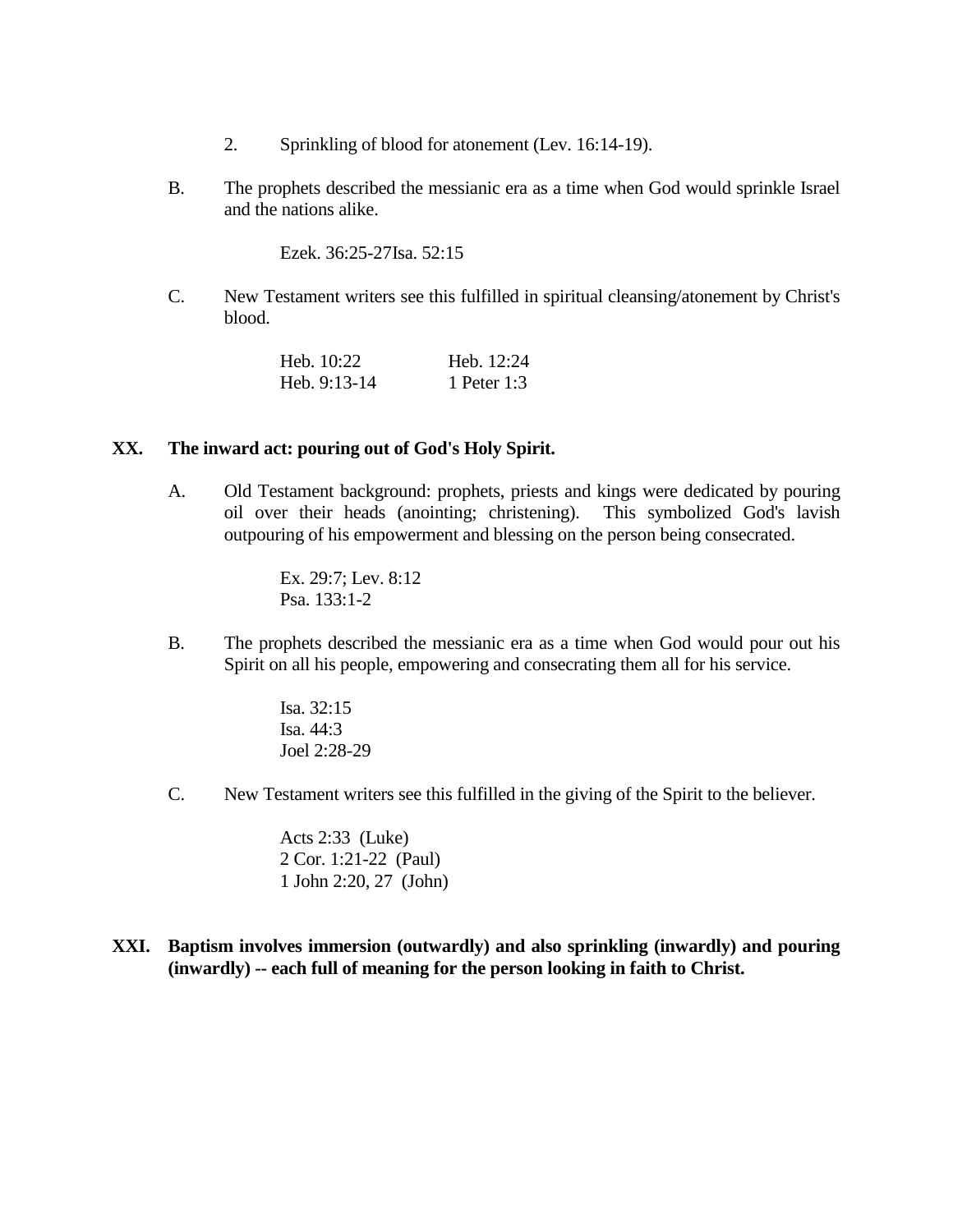## **GOD'S GIFT OF HIMSELF divine power for new life**

\_\_\_\_\_\_\_\_\_\_\_\_\_\_\_\_\_\_\_\_\_\_\_\_\_\_\_\_\_\_\_\_\_\_\_\_\_\_\_\_

#### **XXII. The Holy Spirit creates spiritual life (Titus 3:3-7; Ezek. 36:22-27; John 3:3-6).**

## **XXIII. Jesus "baptizes" believers in God's Spirit (Matthew 3:11; Mark 1:7-8; Luke 3:16; John 1:33; Acts 1:1-8).**

A. Jewish believers (Acts 2).

Those who repent and are baptized in Jesus' name (and also those God will "call" later) are promised "the gift of the Holy Spirit" (2:38-39; see also 5:32).

B. Gentile believers (Acts 10-11).

Those who received the Spirit are commanded to be baptized in water in Jesus' name (10:48).

- C. Every Christian (1 Cor. 12:13; compare 1 Cor. 10:1-4).
- D. This occurs in connection with faith/baptism in water.
	- 1. At baptism (Acts 2:38).
	- 2. Before baptism (Acts 10).
	- 3. After baptism (Acts 8).

#### **XXIV. The Spirit empowers for witness and service (Acts 1:8; Mark 13:11; 1 Cor. 12:4-11).**

## **XXV. The Spirit signifies the intimate presence of God and Jesus (John 14:16-21; John 16:16; John 7:37-39; compare Isaiah 32:14-18; 43:25--44:5).**

- A. For holy living.
- B. For guidance.
- C. For ministry.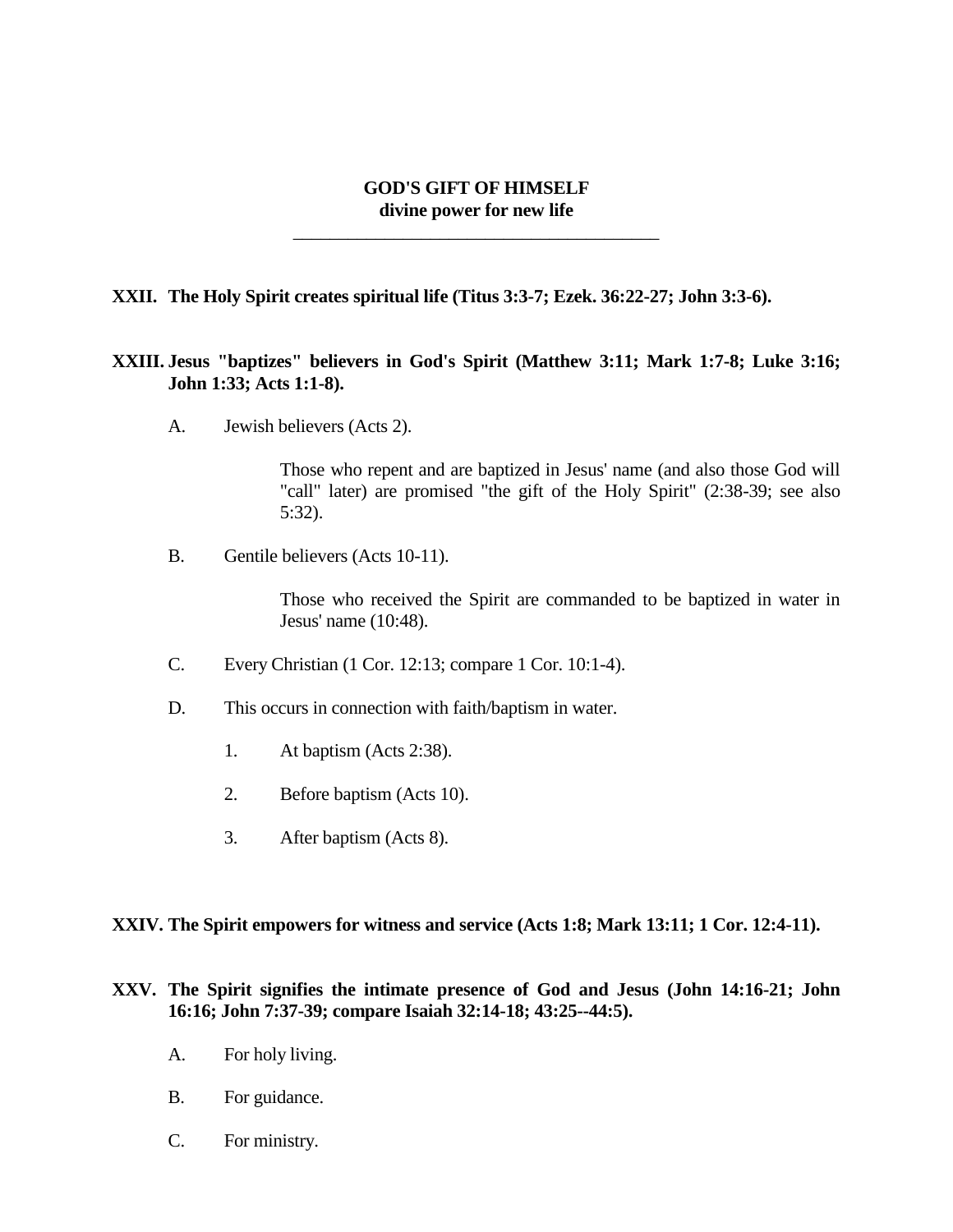## **SAVED FROM THE UNBELIEVING WORLD Stepping across the dividing line**

\_\_\_\_\_\_\_\_\_\_\_\_\_\_\_\_\_\_\_\_\_\_\_\_\_\_\_\_\_\_\_\_\_\_\_\_\_\_\_\_

#### **XXVI. The larger context: Peter encourages Christians who suffer for their faith.**

D. They are "different" from unbelievers around them. The unbelieving world therefore mistreats, slanders and persecutes believers.

> 1 Peter 1:1 2:11-12, 15 3:13-14 4:3-4, 12 5:9

- E. Unbelievers also judged Jesus and mistreated him, but Jesus bore it patiently and entrusted himself to God who is faithful. God raised Jesus out of death and exalted him in glory. This is the gospel story.
	- 1:20-21 2:4, 7 2:21-24 3:18-19, 22
- F. Truly believing this gospel enables Christians to stand alone against an unbelieving world and to suffer with assurance (good conscience). They are not evil-doers, as the world accuses, but are imitating Christ's suffering, trusting God for final vindication and glory.

2:12, 19-21 3:14-16 4:4-6 4:12-19 5:6-7, 9-10

G. The enemy is not other people but Satan and his forces, and Jesus has won the victory over Satan and all evil spirits.

> 1:3 3:18-20, 22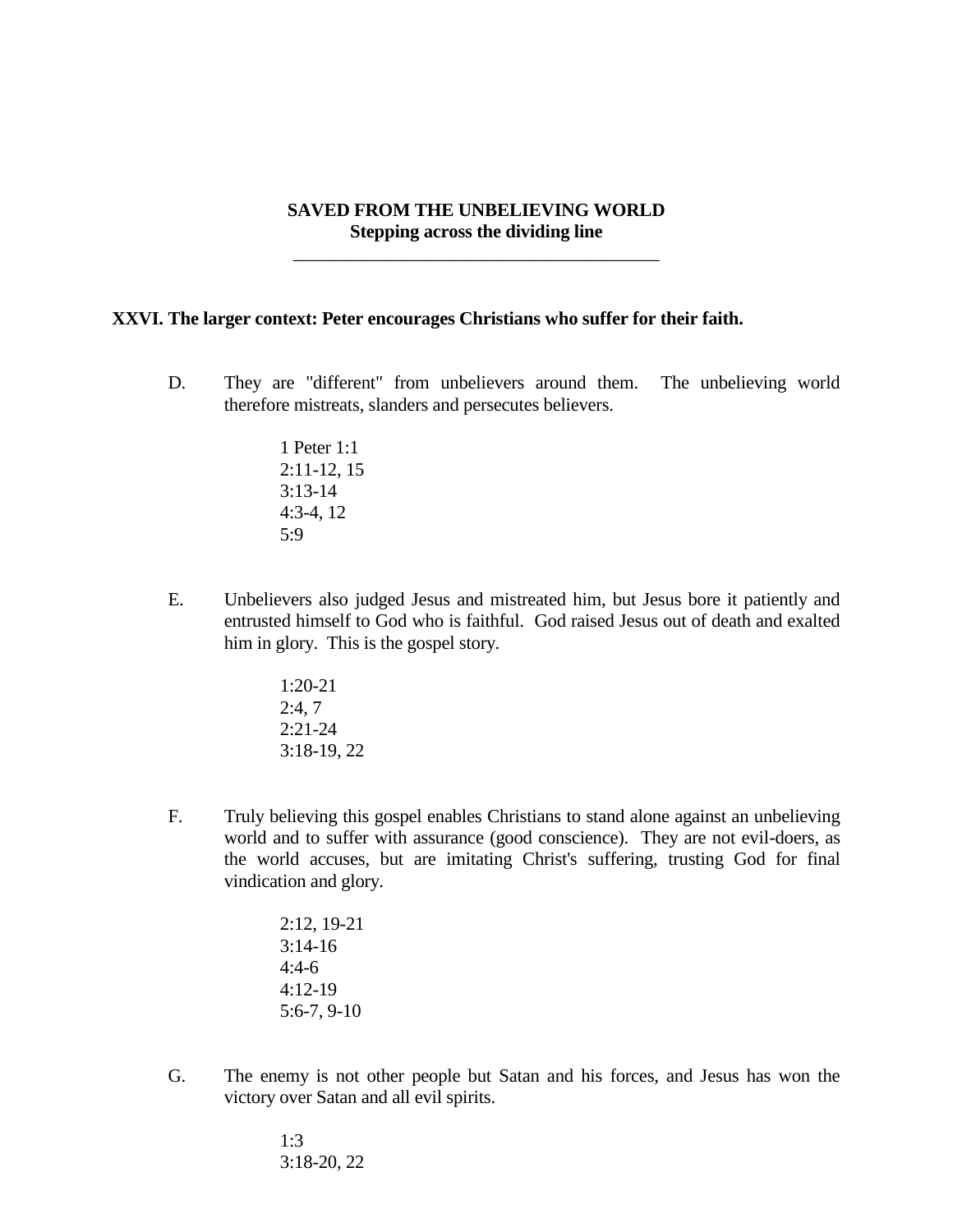5:8-10

# **XXVII. Faithful people have always been out of step with the world and have had to trust God to vindicate their trust in him (3:18-20).**

- A. Noah's believing family was slandered by an unbelieving world (Gen. 6:5-9).
- B. But God reversed the world's mocking judgment and had the final word by means of the Flood (Gen. 7:21-23; 8:1). The Flood water "saved" those believers from their wicked world and judged the unbelievers who mocked Noah. (Not saved "from water" but "through water". After the Flood, there was no confusing the two groups of people, or their true status as determined by God.)

# **XXVIII. The water of baptism is to suffering believers much as the Flood was to Noah's family (3:21-22).**

- A. The water of baptism "saves" believers "now" (undergoing trials) from the stigma and sting of unjust judgment and cruel treatment.
	- 1. This is not about removing impurity, but about living confidently (in good conscience) under persecution.
	- 2. "Salvation" in the midst of persecution comes by remembering that God will have the final word about all parties involved. He has demonstrated this by raising Jesus from the dead in glory, and exalting him over all his foes (3:22).
- B. The water of baptism also "saves" believers from union/identification with the unbelieving, mocking world which await God's judgment. Peter had made a similar point years before on Pentecost.
	- 1. That audience had helped kill Jesus (Acts 2:22-24), but God had raised and glorified him  $(2:32-36)$ .
	- 2. This announcement convicted their hearts (2:37).
	- 3. Peter commanded repentance and baptism in Jesus' name (2:38-39). He urged them: "save yourselves from this perverse generation!" (2:40).
	- 4. Those who believed were baptized and 3,000 left the ranks of unbelievers to stand publicly with God's people (2:41).

**XXIX. To be baptized is to take a stand with those who trust God's faithfulness as seen in Jesus' resurrection. The person baptized pledges to imitate Jesus' obedience even**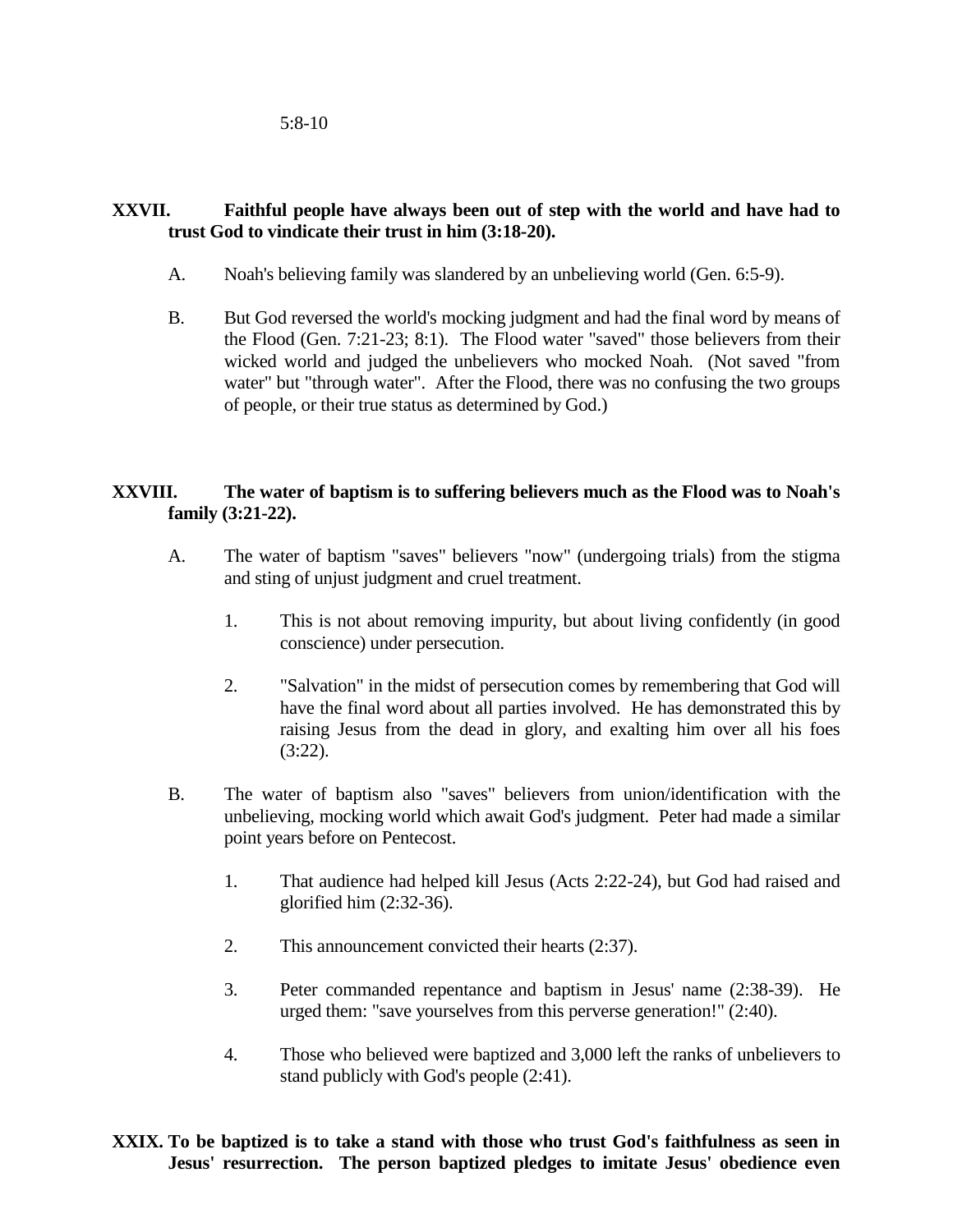**under persecution. For all these reasons, baptism "saves" believers when they are called to suffer for God's sake.**

# **UNION WITH JESUS CHRIST Life (now) beyond the grave**

\_\_\_\_\_\_\_\_\_\_\_\_\_\_\_\_\_\_\_\_\_\_\_\_\_\_\_\_\_\_\_\_\_\_\_\_\_\_\_\_

#### **XXX. Being baptized into union with Jesus means we live in newness of life, free from Satan's effective power (Rom. 6:1-4).**

- A. Satan's power stops at the grave (6:7).
- B. Jesus died and rose to live beyond the grave, out of Satan's reach (6:9-10).
- C. We died and rose with Jesus, as evidenced by our baptism, and can now ignore and defy Satan when he tempts (6:3-6).
- D. We should reckon this to be the case and continually present our bodies for obedience to God (6:11-14).

## **XXXI. Being baptized into union with Jesus means we live by faith although we never perfectly keep God's law (Galatians 3:26-28).**

- A. Abraham was declared righteous by trusting God, and God promised to bless people of all nations the same way (3:6-9).
	- 1. No one ever becomes righteous by obeying God's law because no one obeys all of it perfectly all the time (3:10-14).
	- 2. God's promise to bless all nations was a one-sided covenant which depended only on God; the Law involved a two-party covenant which depended on the people living up to God's requirements (3:15-21).
	- 3. Although the Law cannot save anyone, it prepares people to hear the Gospel and put their trust in Christ (3:22-25).
- B. We are God's children by faith, baptized into union with Christ and heirs of God's promise to Abraham (3:26-28).

## **XXXII. Being baptized into union with Jesus means we live complete in Jesus without fearing any hostile powers of the universe (Colossians 2:10-15).**

A. Jesus fully embodies all that God is and means to us (2:3, 9).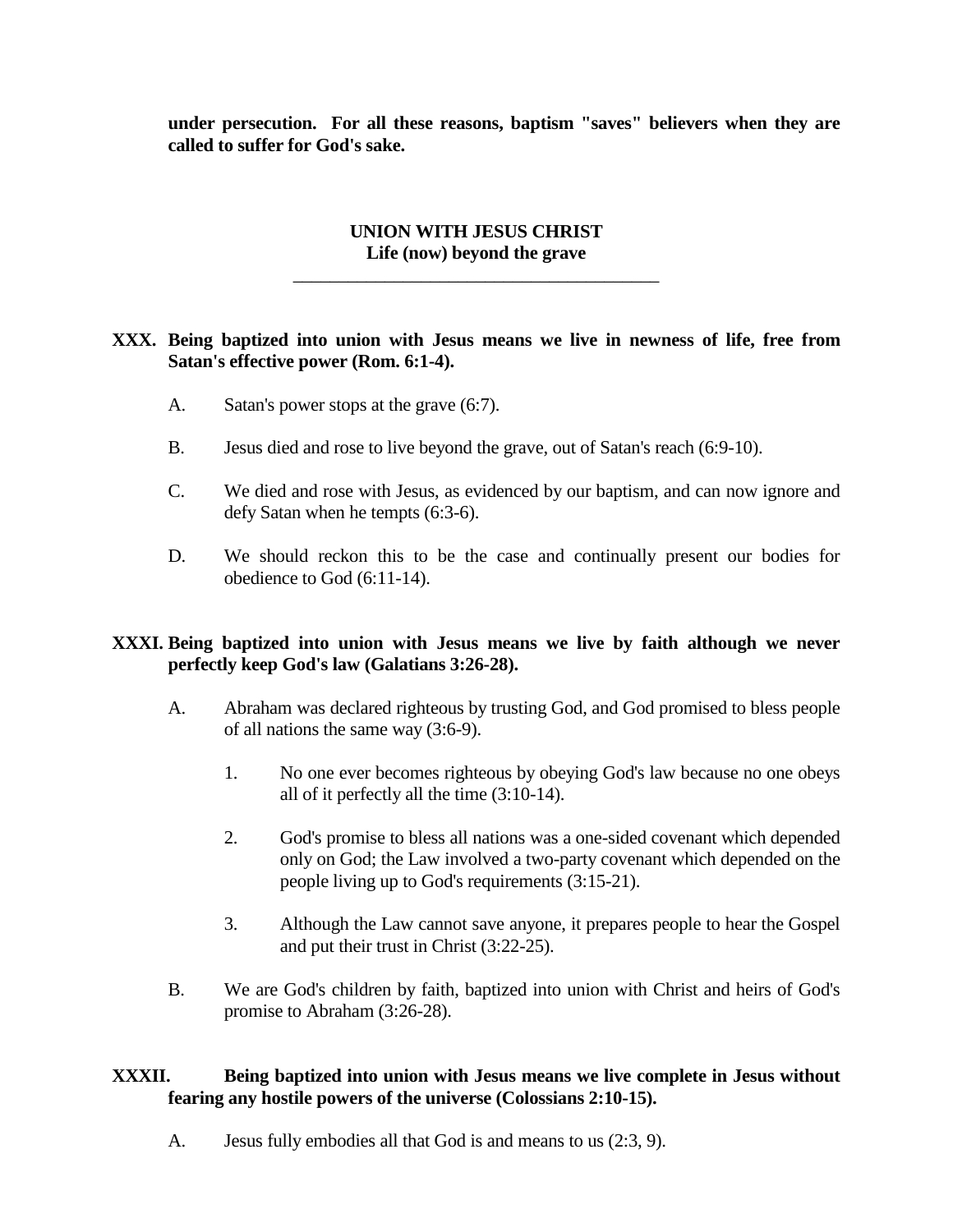- B. He has conquered all hostile powers and rules over all powers (2:10, 15).
- C. We are complete in Jesus, baptized into union with him, trusting God's power who raised him from the dead (2:12-14).

# **ONE BODY IN CHRIST All in the family**

\_\_\_\_\_\_\_\_\_\_\_\_\_\_\_\_\_\_\_\_\_\_\_\_\_\_\_\_\_\_\_\_\_\_\_\_\_\_\_\_

# **XXXIII. Background in earlier lessons: we are one because of a new nature and new relationships.**

- D. We have a new basis for relating to God.
	- 1. The core of the gospel is that Jesus became our personal representative and substitute in all his doing and dying, so that God views us now in Christ and not in ourselves apart from him (Isa. 42:6; 49:8; Jer. 23:5-6; 33:15-16; 1 Cor. 1:30-31; Phil. 3:3-11).
	- 2. Jesus publicly accepted this representative role as Lamb of God at his baptism, symbolically taking up the sins of the people to carry them to the cross (Lk. 12:49-50; Mk. 10:38; see I John 5:6).
	- 3. As risen Messiah of the end-time with universal sovereignty granted by God himself, Jesus commissioned the Twelve to bring all nations into discipleship to him (Matt. 28:18-20; Mk. 16:15-18; Lk. 24:45-47).
- E. We have a new nature.
	- 1. God regenerates us by his Spirit, enabling us to obey God to his glory, in view of his coming Kingdom (Ezek. 36:22-28; John 3:1-7; Titus 3:3-8).
	- 2. God washes and cleans us, both objectively (in God's sight -- Rev. 1:5; 1 Cor. 6:11; Titus 3:5; John 15:3*;* Eph. 5:25-26) and subjectively (in our own conscience -- Heb. 11:22; Acts 22:16; 1 Pet. 3:21).
	- 3. Jesus himself baptizes us in God's Spirit and the Holy Spirit lives within us as God's personal, powerful presence, enabling holy living and Christian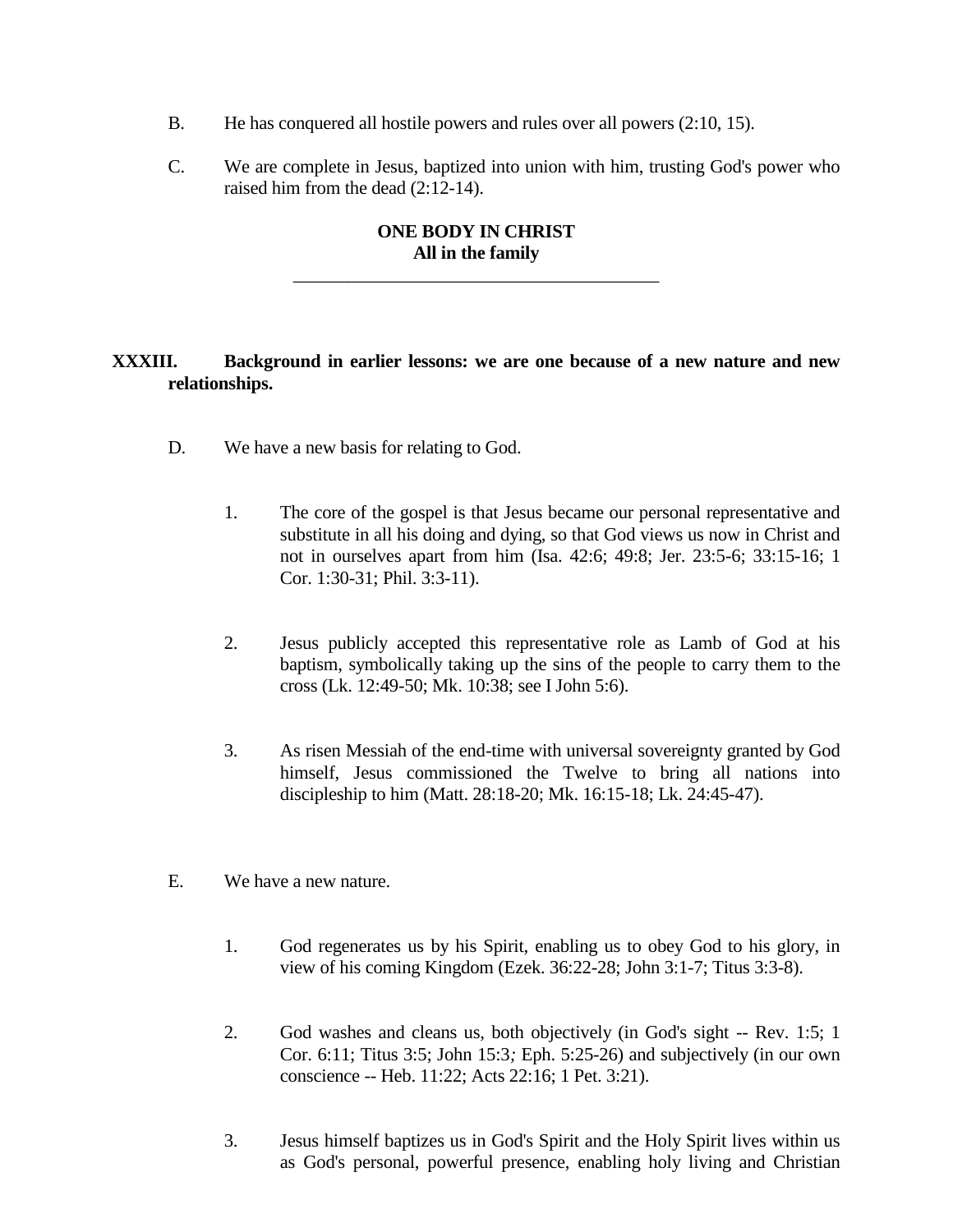service (Matt. 3:11; Acts 1:1-8; Acts 2:38; Titus 3:3-7; Isaiah 32:14-18; 43:25-44:5; Ezek. 36:22-27; John 7:37-39; 14:16-21; 16:16; 1 Cor. 12:4-11).

- F. We have new relationships.
	- 1. To Jesus. To be baptized in/into Jesus "name" means surrendering to Jesus based upon who Jesus is and what he has done *(epi;* Acts 2:38), coming into relation to him as the powerful Lord who conquers Satan and brings God's messianic Kingdom *(eis;* Acts 8:12-16), and obeying him by whom God forgives believers and will judge the world *(en;* Acts 10:34-48).
	- 2. To the unbelieving world. To be baptized is to take a stand with those who trust God's faithfulness as seen in Jesus' resurrection. The person baptized pledges to imitate Jesus' obedience even under persecution. For all these reasons, baptism "saves" believers when they are called to suffer for God's sake (1 Pet. 3:18-22).
	- 3. To sin, law, and evil forces. To be baptized into union with Jesus means: we live in newness of life, free from Satan's effective power (Rom. 6:1-4); we live by faith, although we never perfectly keep God's law (Galatians 3:26- 28); we live complete in Jesus without fearing any hostile powers of the universe (Col. 2:10-15).

# **XXXIV. Baptism binds believers together in one body in a unity we should acknowledge and diligently maintain.**

A. 1 Corinthians 1:10-17.

Only Jesus was crucified for us, we were baptized in his name, and he is not divided. Therefore we should all maintain a common (noncompetitive) allegiance, shouting a common slogan under a common banner.

B. Galatians 3:26-29.

Jesus is Abraham's descendant through whom God is blessing the entire world and we have divine blessing only by identification with Jesus. Therefore we should recognize the oneness of all who are baptized into Christ even as God does.

C. Ephesians 4:4-6.